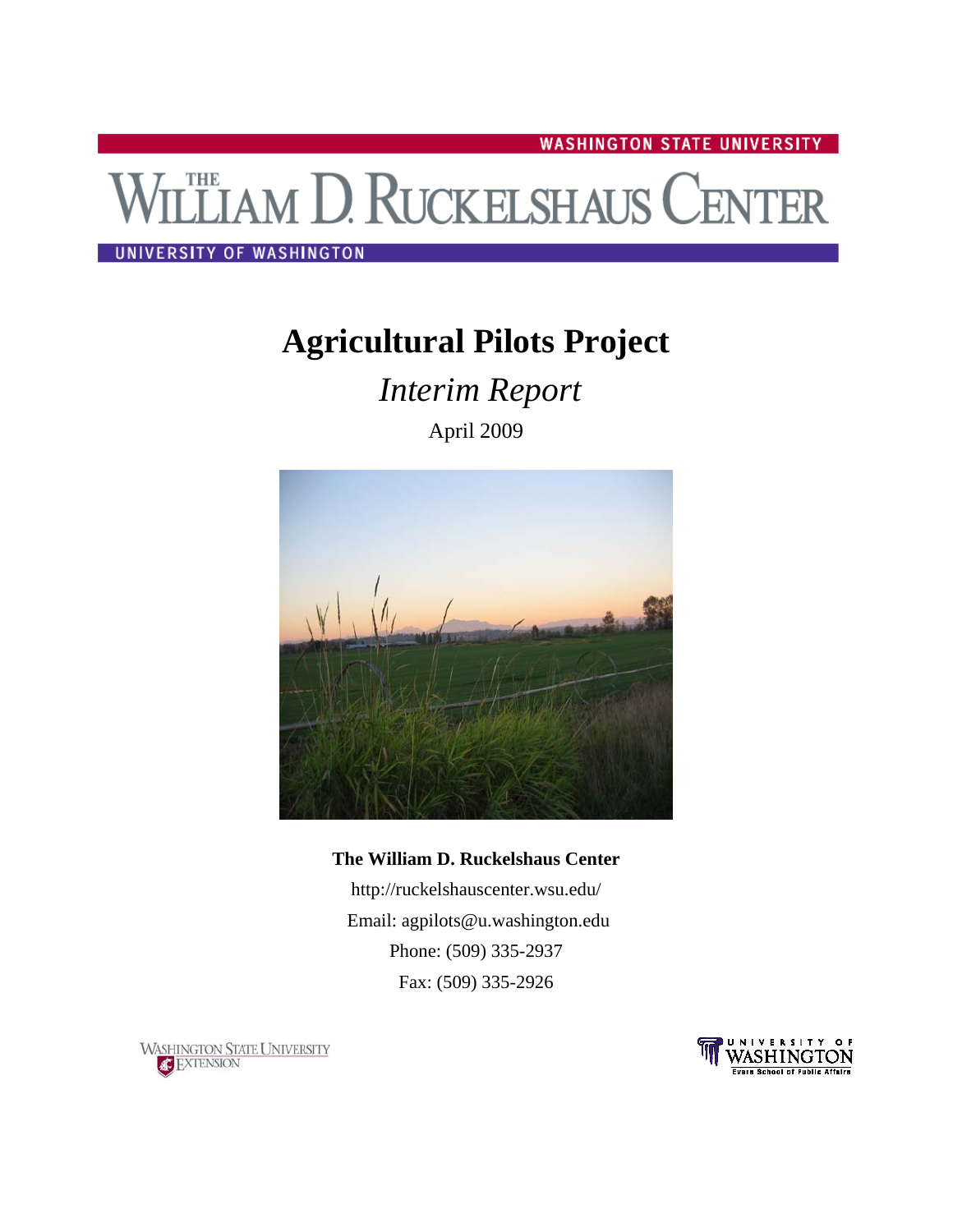# **Report Contents**

| <b>Introduction</b>                                                                  | $\boldsymbol{2}$        |
|--------------------------------------------------------------------------------------|-------------------------|
| <b>Purpose of Interim Report</b>                                                     | $\overline{\mathbf{2}}$ |
| <b>The Ag Pilots</b>                                                                 | $\overline{\mathbf{2}}$ |
| THE PILOTS                                                                           | 4                       |
| <b>Pilot Description</b>                                                             | 4                       |
| <b>Pilot Progress</b>                                                                | 4                       |
| 1. Beefing Up the Palouse – an Alternative to the Conservation Reserve Program (CRP) | $\overline{\mathbf{4}}$ |
| <b>Pilot Description</b>                                                             | 4                       |
| <b>Pilot Progress</b>                                                                | 4                       |
| 2. Direct Seed Mentor: Spokane County Conservation District                          | 6                       |
| <b>Pilot Description</b>                                                             | 6                       |
| <b>Pilot Progress</b>                                                                | 6                       |
| 3. Farming for Wildlif, Skagit Delta: The Nature Conservancey                        | $\overline{7}$          |
| <b>Pilot Description</b>                                                             | $\overline{7}$          |
| <b>Pilot Progress</b>                                                                | $\overline{7}$          |
| 4. Transition of Instect Pest Management to New Pest Control Techology               | 10                      |
| <b>Pilot Description</b>                                                             | 10                      |
| <b>Pilot Progress</b>                                                                | 10                      |
| <b>Appendices</b>                                                                    | 14                      |
| <b>Appendix B: Contract Oversight and TBD Fees</b>                                   | 14                      |
| <b>Appendix C: Pilot Budgets</b>                                                     | 14                      |
| <b>Appendix E: Pilot Survey</b>                                                      | 15                      |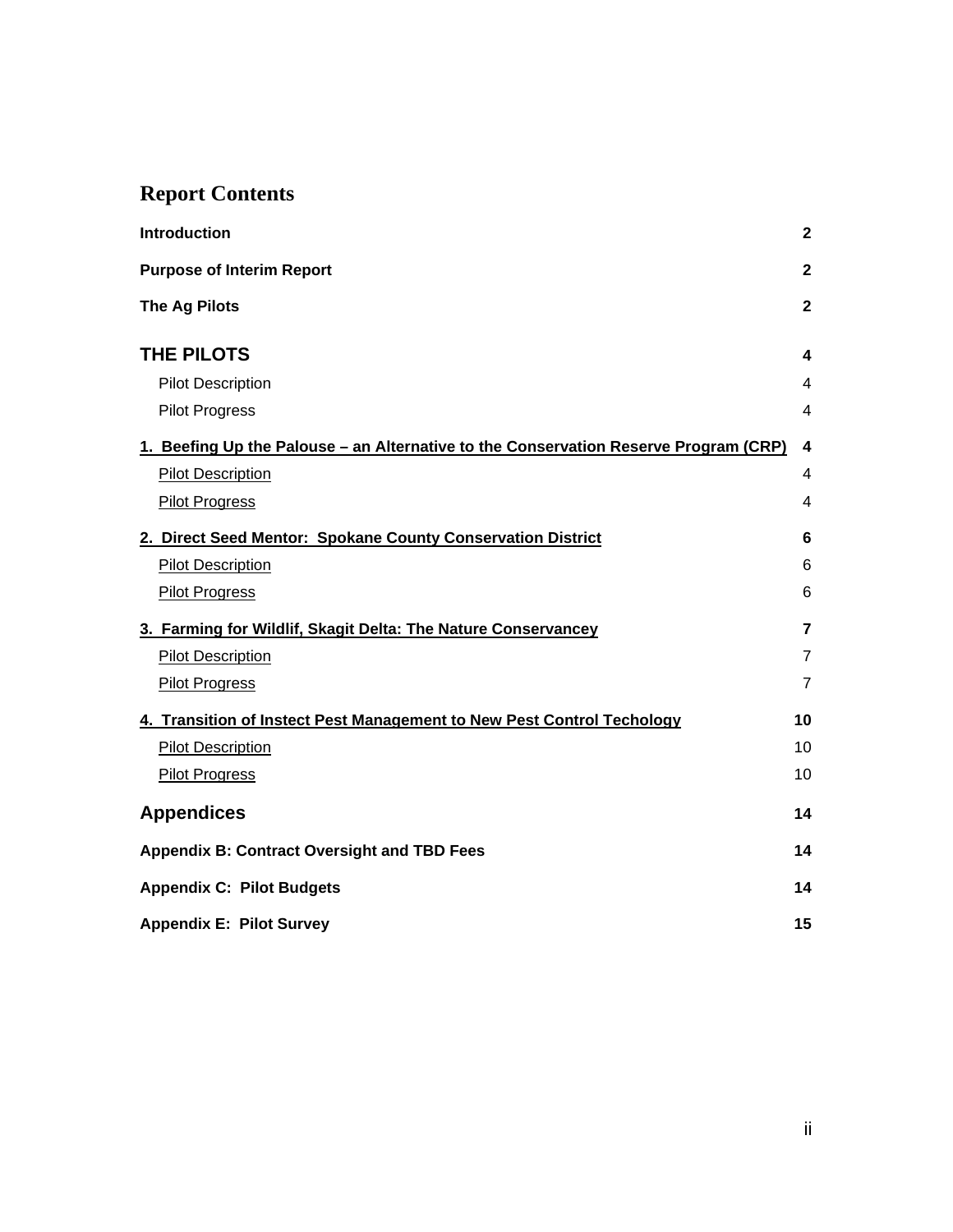# <span id="page-2-0"></span>*Introduction*

The dual goals of the Agricultural Pilots Project are to "promote innovative ways to enhance farm income" while at the same time "improve natural resource protection".<sup>1</sup> The Project also seeks to build bridges among the agriculture and environmental communities.

The Agriculture Pilots Project draws upon the practical problem solving skills, imagination, commitment, and collaborative capabilities of Washington State agricultural producers, members of the environmental community and others. At the same time, the Project draws upon well established agricultural and environmental research in order to help translate innovative ideas into reality by evaluating their feasibility, effectiveness and potential for dissemination.

In 2007, the Governor and Legislature provided \$500,000 for a proof of concept phase for the Agricultural Pilots Project. The funding was provided to fund and evaluate four pilots that best demonstrate the dual goals of the Project.

# *Purpose of Interim Report*

The purpose of this report is to provide an update on the status of the Project. The report will also:

- Discuss the overall pilot evaluation and timeline.
- Furnish a progress update on each of the four selected pilot projects.

This is the third interim report required by the interagency agreement between the Washington State Office of Financial Management (OFM), and Washington State University (WSU). The final report will be issued on June  $30<sup>th</sup>$ , 2009. If you wish a copy of the first interim report (August 2008), or the second interim report (December 2008), they are available from the William D. Ruckelshaus Center.

# *The Ag Pilots*

At the request of the Governor's Office, the Ruckelshaus Center developed the Agriculture Pilots Project to encourage innovative demonstration projects that promote a vital agricultural economy as well as produce benefits for the environment. The four pilots are: *Beefing Up the Palouse – an Alternative to the Conservation Reserve Program (CRP)*. This pilot seeks to test the feasibility and replicability of converting land coming out of the Conservation Reserve Program (CRP) into a vertically integrated grass-fed beef production system. The *Direct Seed Mentor Program*, seeks to increase the use of direct seeding methods in Spokane County through the use of mentors and side-by-side on-farm demonstrations. *Farming for Wildlife*; an effort that seeks to support wildlife and agriculture in the Skagit Delta through a voluntary, science based, conservation strategy that includes creating farmland habitat for shorebirds. *Transition of Insect Pest Management to New Pest Control Technology,* a pilot that seeks to enhance understanding and encourage the wider adoption of environmentally friendly integrated pest management strategies while maintaining acceptable crop protection and profitability, and increasing worker safety.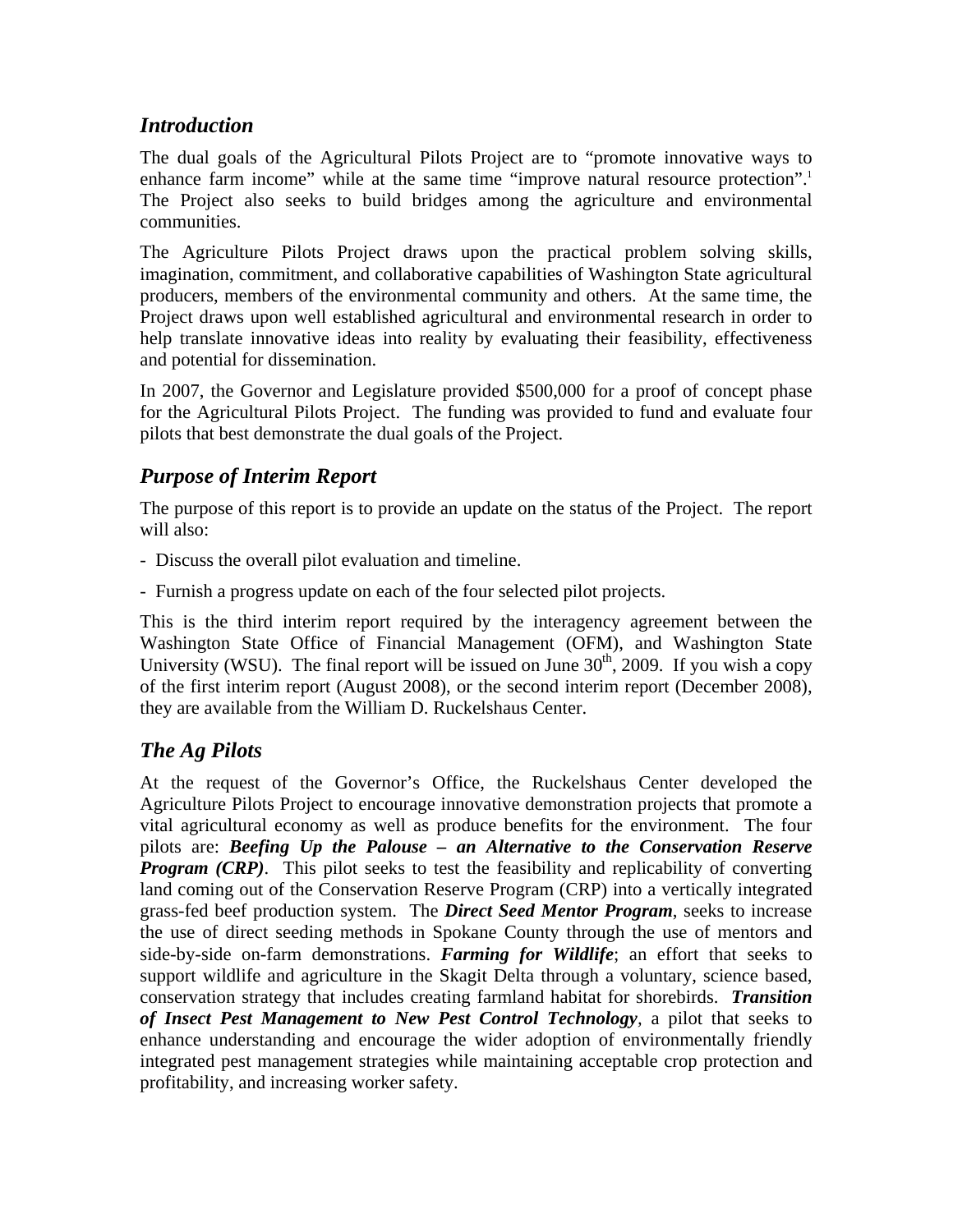## <span id="page-3-0"></span>*Agriculture Pilot Evaluation Process*

The Center is responsible for the evaluation of the pilots and an overall assessment of the value of the Ag Pilots Project. To meet these responsibilities the Center has employed Dr. William Budd and Kara Whitman, Research Assistant.

Each pilot proposal was required to put forward an evaluation approach. The proposed evaluation methods were reviewed by Center staff and technical experts for "appropriateness and feasibility" as part of the pilot selection process. While these evaluations will measure the success of each individual pilot, further evaluation is needed to discern the success of the Ag Pilots Project as a whole and to make recommendations for the future of the project.

### **Methodology for Assessing the Overall Value of the Ag Pilot Project**

To evaluate the success, value, and overall merits of the Ag Pilots Project, a *cluster evaluation* will be used. Cluster evaluations or knowledge-generating evaluations, are used when there are multiple projects or programs, of similar scope that have been implemented in varied ways; in order to "identify general patterns of effectiveness."A cluster evaluation groups projects of similar intent into 'clusters' and synthesizes the findings from each. Cluster evaluation has been extensively used in the evaluation of grant programs.

The project selection criteria will be used to assess the overall success of the Ag Pilots Project. The evaluation will be a combination of the reviews of pilot update meetings, interviews, surveys (see appendix), and a synthesis of each pilots' outcomes. The interviews and surveys will look at the less tangible outcomes of the Ag Pilots Project, including: sustainability beyond the pilot stage, pilot replicability to other places in Washington State, and conditions by which trust, collaborative relationships, synergy, and leadership are fostered and whether those conditions exist in the Ag Pilot Projects and its link, if any, to project outcomes.

# **Timeline:**

- April 2009 June 2009: Conduct interviews and surveys, and synthesize results of individual evaluations.
- May 2009: Meeting with OFM, Ruckelshaus Center, and State Representatives to evaluate potential future prospects for Ag. Pilots Program (date still to be set)
- June 2009: Ag. Pilot Presentations to Oversight Committee (date still to be set)
- Ullet 30, 2009: Produce Final Report

# **The Pilots**

The Agriculture Pilots Project has been in progress since the allocation of the initial funds in June of 2008. The pilots have made significant progress and are currently in the implementation stage of the overall Project. Below is an update on each pilot.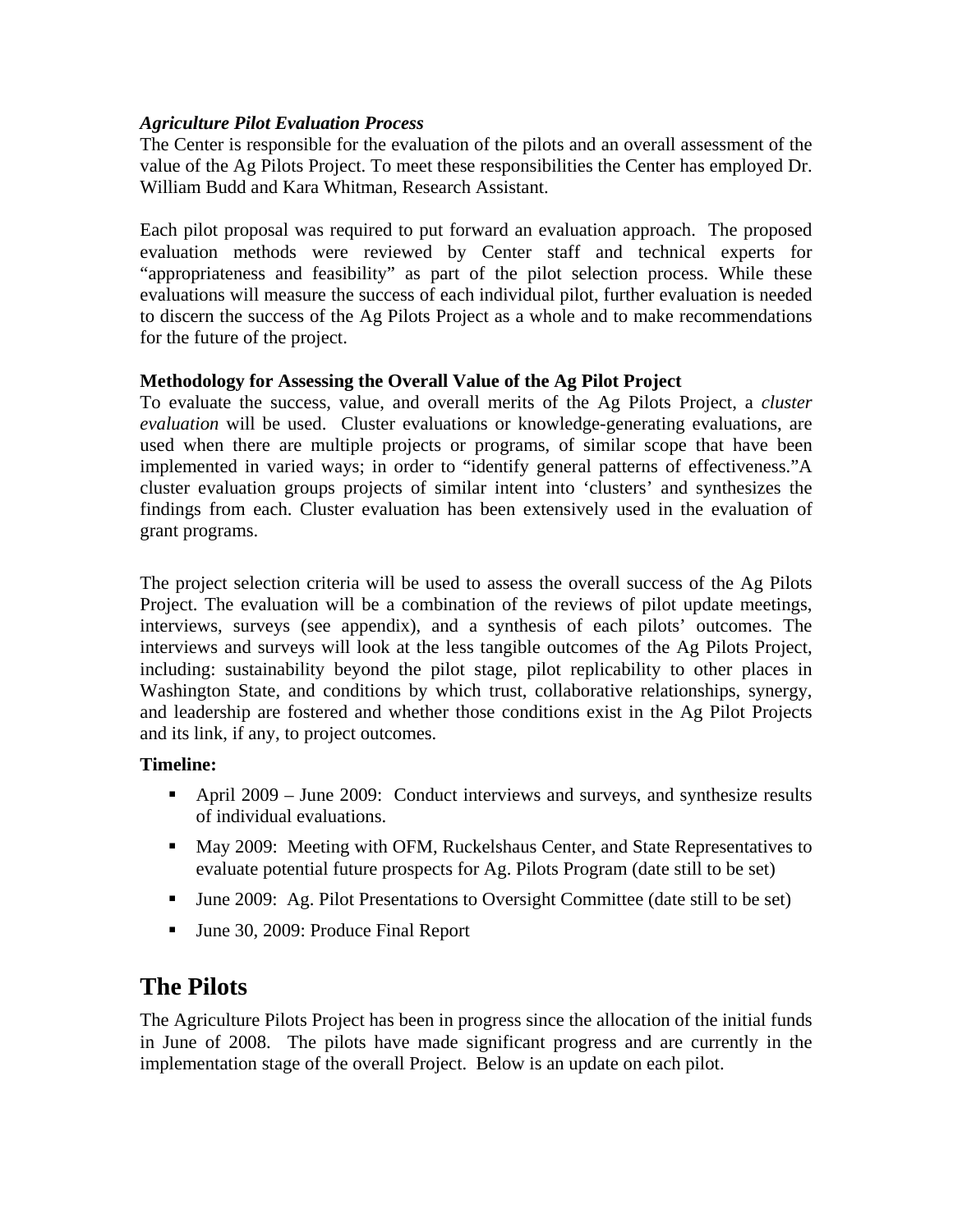# <span id="page-4-0"></span>*1. Beefing Up the Palouse – an Alternative to the Conservation Reserve Program (CRP)*

## **Pilot Description**

The Beefing Up the Palouse pilot is exploring several aspects of converting land managed in the Conservation Reserve Program (CRP) to a holistically managed resource using livestock as the principle tool to move towards sustainability. Many lands will be coming out of the CRP program in the next few years, and how these lands are managed will have severe impacts on farming as well as on environmental concerns such as erosion and habitat protection. While no land enrolled in the CRP program was grazed in this study, property adjacent to CRP land with similar biologic communities was used to duplicate the affects of grazing and rest. Some CRP land was used to test different fertilizer affects and inter-seeding techniques. This pilot "seeks to test this holistic management with the implementation of the profitable production of vertically integrated value-added natural or organic, grass-fed beef by becoming part of a production chain based on cooperation of the segments from conception to consumption". This pilot also seeks to assess the economic feasibility as well as the environmental benefits and or impacts of utilizing land that is coming out of the CRP programs. This is a highly collaborative pilot including partners from production to consumption in the grass-fed beef industry as well as partnerships with WSU Extension and the WSU BIOAg program.

#### **Pilot Progress**

#### *Project expansion and funding*

On March 3, 2009 a Letter of Intent was submitted to the USDA/CSREES Agriculture and Food Research Initiative (AFRI) seeking an invitation to submit a full project proposal to the AFRI Managed Ecosystems program. The proposed project is a continuation and expansion of the Ag Pilots Beefing Up the Palouse pilot. This resulted in an invitation to submit a full proposal by the June 2, 2009 deadline. Projects in this program can be funded up to \$500,000 for a period of 1-4 years. Project budget will include a 26% WSU overhead (Facilities and Administration) charge.

On April 10, a meeting was held at WSU Pullman to work on developing the full proposal to the AFRI Managed Ecosystems program. A meeting took place on April 28 at G & L Farms to develop the experimental design, determine plot sizes, locations etc. for the AFRI project proposal. Those involved in proposal development are:

- (1) Gregg Beckley, owner G & L Farms; Ag Pilots project co-manager
- (2) Dick Coon, owner Bar U Ranch; Washington Cattlemen's Assn. President, Ag Pilots project cattle manager
- (3) Maurice Robinette, owner Lazy R Ranch; Ag Pilots project co-manager
- (4) Steve Van Vleet, WSU Whitman County Extension Educator
- (5) Steve Fransen, WSU Extension Forage Agronomist
- (6) Bob Kent, Wildlife Biologist (retired), Washington Dept. of Fish and Wildlife
- (7) Kent Keller, Groundwater Geochemist, WSU School of Earth and Environmental Sciences
- (8) Lynne Carpenter-Boggs, BIOAg Program Coordinator, WSU Center for Sustaining Agriculture and Natural Resources
- (9) Tabitha Brown, Research Associate, WSU Department of Crop and Soil Sciences
- (10)Mark Swanson, Forest Ecosystem Analyst, WSU Department of Natural Resource Sciences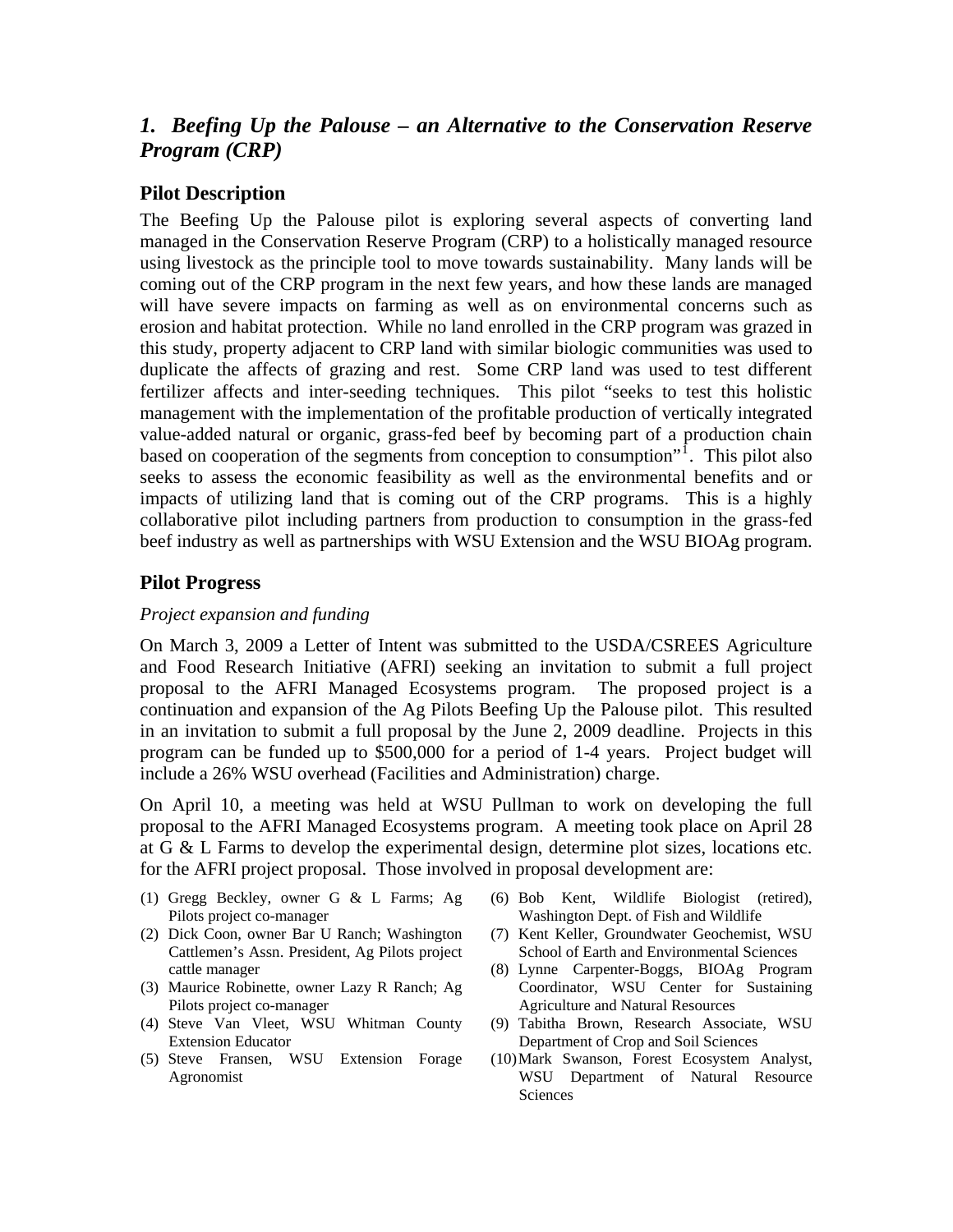- (11)Lisa Shipley, Wildlife Ecologist, WSU Department of Natural Resource Sciences
- (12)Shannon Neibergs, Extension Economist, WSU School of Economic Sciences

### *Pilot Outreach*

On May 19-20, 2009 there will be a 2-day conference in Richland, WA entitled, How to Survive and Be Profitable in the Beef Business: Planned Grazing and Grass-fed Beef Production. This conference is being co-sponsored by the Ag Pilots-Beefing Up the Palouse pilot and the Extension Grass-fed Beef Team. Nationally known speakers, along with Washington ranchers and WSU researchers, will share their knowledge and experience, including the Ag Pilots project [\(www.capps.wsu.edu/grazing](http://www.capps.wsu.edu/grazing) )

Terry Gompert, who will be one of the speakers at the Planned Grazing/Grass-fed Beef conference on May 19-20, will accompany Don Nelson on a trip to  $G \& L$  Farms on May 21 to meet with Ag Pilots project team members to collaborate on developing planned grazing strategies for the AFRI Managed Ecosystems proposal. Terry is an Extension Specialist at the University of Nebraska who works in the areas of planned grazing (e.g., ultra high stock density grazing) and grass-fed beef production. He is also a Certified Holistic Management Educator.

#### *Grazing*

Dick Coon received 304 hd. of stocker cattle weighing an average of 681 lbs. from Para Cattle Company in Othello, WA (i.e., 3 truckloads on April 13 and 1 truckload on April 15). These cattle are being grazed at G & L Farms on \$.34/lb. of gain contract basis and will be there until the first week in July. The approximately 500 acres of grass/legume pasture will be divided into about twenty paddocks with an average size of 25 acres. Within the 500 acres of pasture, various size and shaped areas will be left un-grazed as wildlife habitat and to monitor the effects of rest on pasture plants.

#### *Analysis*

Interpretation of soil sample analysis: There are many different soil types on  $G \& L$ Farms with Walla Walla Silt Loam being one of the most productive. According to 2009 soil tests, organic matter (OM) in the CRP pastures ranged from 1.58% to 1.74%, while OM in the grass/alfalfa mix pasture was 1.82%. There is no significant difference between these values, but an assumption can be made that a 2-year alfalfa/grass pasture generates the same amount of OM as CRP lands in 10 or more years of rest. The nitrate and ammonium content are at the minimal levels within the analyzed soils, and no conclusions can be drawn from this soil analysis data. Normally, there is a hardpan layer in the soil 3 feet below the surface. The soil samples taken at the 3-foot level from the grass/alfalfa mix site showed virtually no hardpan, and the soil moisture was higher that at the other sampling sites. The alfalfa root system was still evident at a depth of 6 feet.

Grass/legume seeding study: Multiple plots within the 2006-08 grass/legume variety seeding study had very little to no establishment. During the second week of March 2009, 81 plots were tilled and prepared for seeding. On March 17, 2009, ten varieties of cool season grass and two varieties of alfalfa were combined into 27 possible

(13)Don Nelson, Director, Ag Pilots Project; WSU Extension Beef Specialist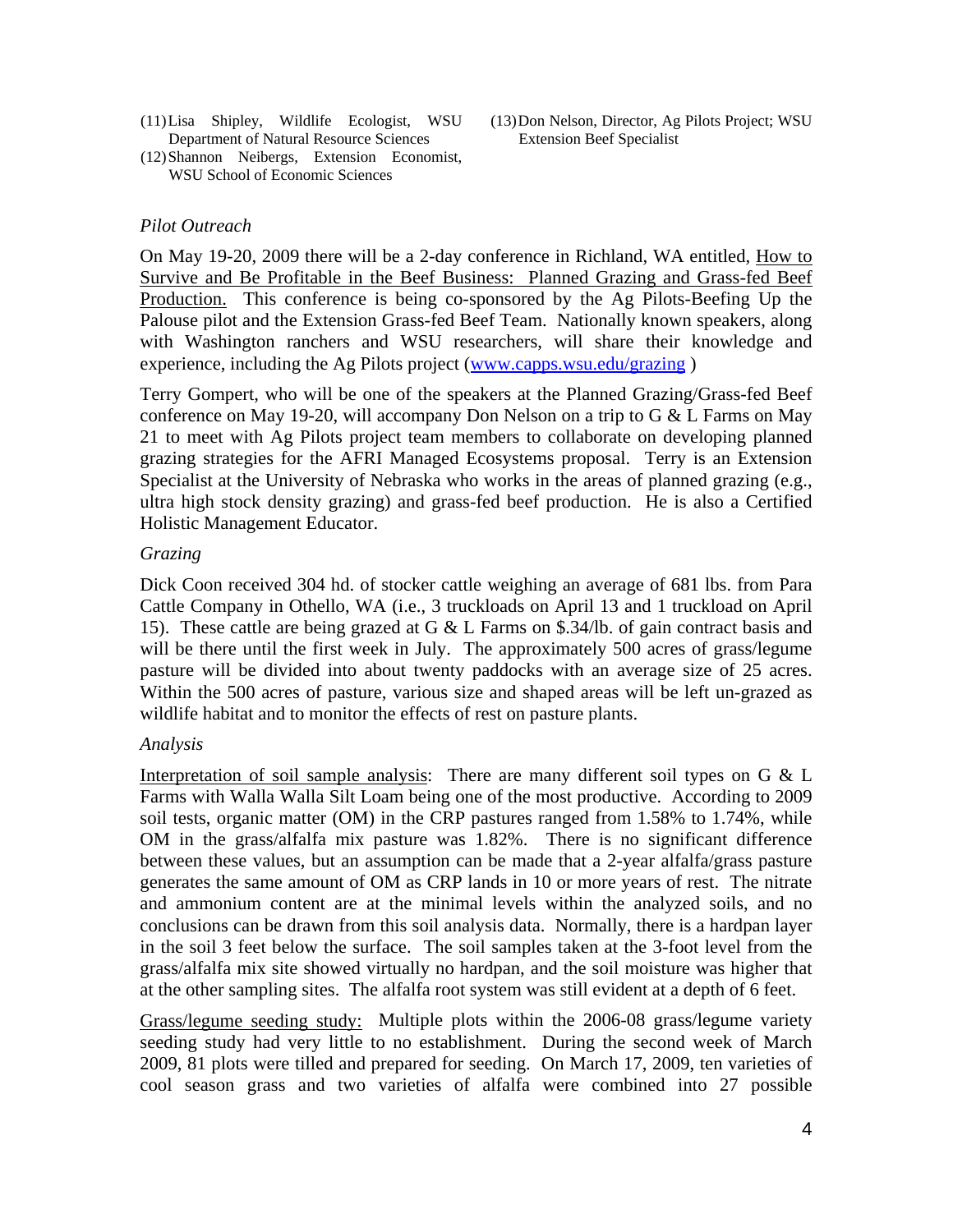combinations. Three replicates were made of each combination, then randomized and seeded in the 81 available plots the same day. After seeding, over an inch of rain fell on the seeded plots. Evaluation s of stand establishment will continue throughout the 2009 growing season.

## *Other Activities*

- Gregg Beckley installed a used 9,000-gallon polypropylene tank on hilltop of Section 21. Ran 2,800 feet of 1½ inch HDPE pipe from existing standpipe to tank location. Installed 1,400 feet of 1 inch HDPE pipe from tank to 1,000-gallon water trough. These both can be moved to different locations. This installation includes a new 1 HP booster pump that will be used to pump water 200 feet uphill. Organic certification was completed on the 486.4 acres of grass/alfalfa pasture.
- A visit to Adams County Farm Services Agency on April 16, determined that, due to prior government errors, they were recalculating acreages under CRP contract. Original CRP contracts on two sections that were scheduled to expire in fall 2010 now have been reduced to 307.7 acres under contract that will expire in fall 2010.
- Shannon Neibergs met with Gregg Beckley and did a financial update on the 2008 year for G & L Farms. Reviewed income and expenses and discussed financial plan for utilizing CRP when contracts expire in 2010.
- An article on the Ag Pilots Beefing Up the Palouse pilot entitled, Expiring CRP Contracts and Grass-fed Beef, will be published in the Lewiston Tribune newspaper during April 2009.
- Baseline soil samples were taken from the four G&L Farms Land EKG sites as part of a network of BIOAg Learning sites to provide estimates of agricultural management effects on soil C sequestration rates. Land EKG soil samples were obtained in November 2008 for soil organic C content and soil inorganic C content. Soil bulk density and moisture content were also determined. A CRP stand and fertilized CRP plots (50 and 100 lbs N  $ac^{-1}$ ) were sampled for soil organic C in the March of 2009. Sampling locations were georeferenced using GPS software. Copies of test results will be sent to Steve Van Vleet, G & L Farms and Maurice Robinette.

# *Outcomes*

- The pilot has demonstrated every component of sustainable agriculture: environmental, economic, and social. Very few projects in agriculture can make this claim; fewer still can verify it. That is exactly what is happening in Adams County, two miles from the Palouse River in dry land wheat country with annual rainfall of less than twelve inches
- The success of this pilot is linked to the way decisions are made using Holistic Management (HM), a forty-year-old technique used to make decisions based on defined values and how actions affect the ecosystem. HM uses extensive planning, implementing and controlling a plan, and the ability to monitor and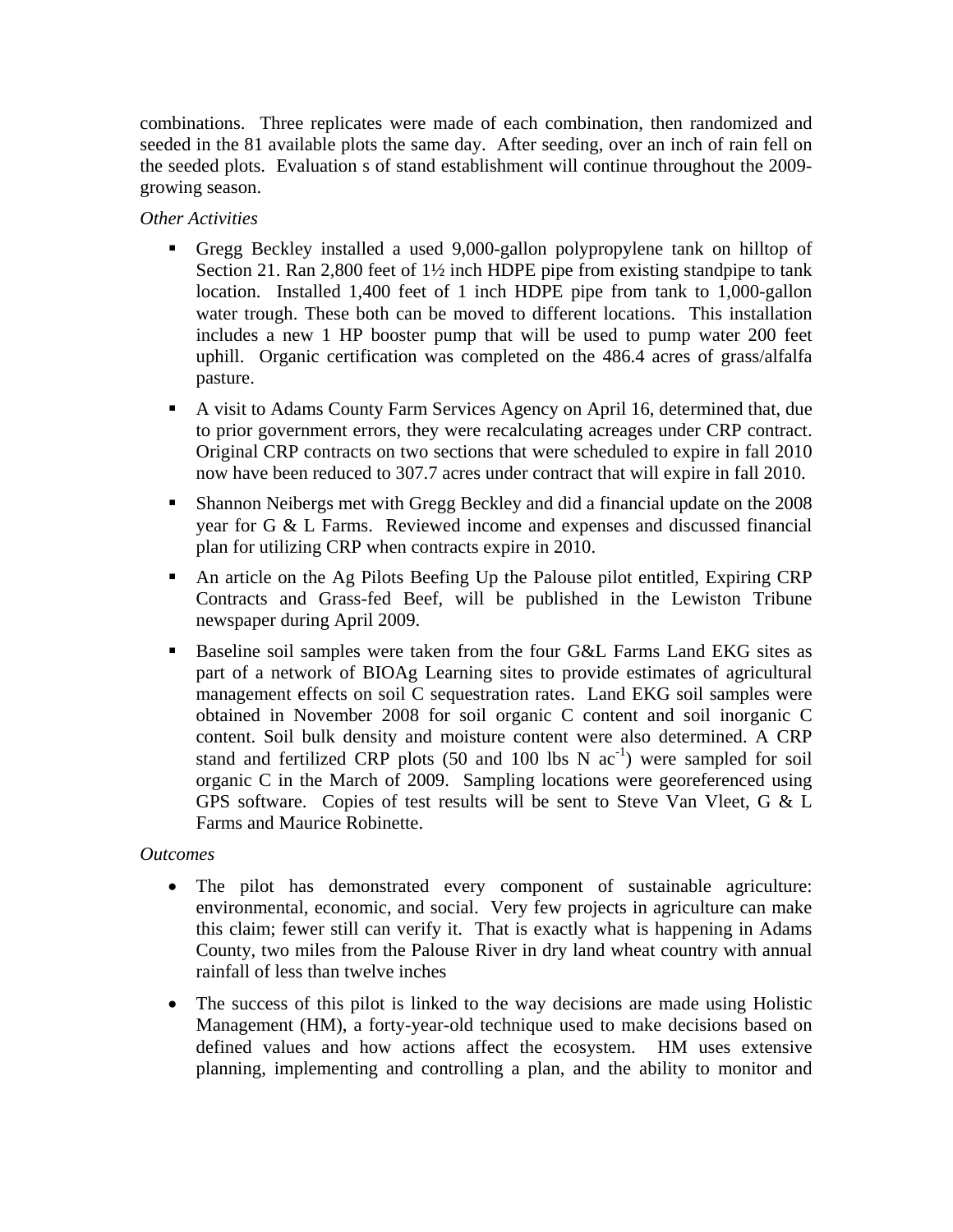<span id="page-7-0"></span>adjust the plan when conditions change. This occurs at all levels including financial, ecological, and social.

- Formed a strong management team, well trained in the techniques of Holistic Management, which is making decisions using a shared vision. All key decision makers want to see this pilot become an environmental gemstone.
- This pilots use of monitoring of ecological impacts in a quantifiable and comprehensive way using the Land EKG system, which resembles a slightly modified version of the NRCS system, has gone beyond NRCS to make recommendations on how to manage the ecosystem using the tools available.
- Actual soil carbon sampling is occurring at the ecosystem monitoring sites. This is the first time this has ever happened under university supervision with planned grazing. Planned grazing is a technique of using large animals at the right place, at the right time, for the right reasons. This should not be confused with management intensive grazing or rotational grazing.
- Carbon credits are being sold.
- Wildlife habitat is being improved.
- Soil erosion caused by both water and wind is being eliminated.
- The use of fossil fuel has been reduced by over ninety percent.
- Multiple alternative grass mixes are being tested.
- Multiple techniques of inter-seeding alfalfa are being tested.
- Nearly 1,000 acres are now certified organic, as either cropland or pasture.
- All ecosystem processes are improving according to our monitoring.

#### **Contact Information:**

**Donald Nelson, WSU Extension Beef Specialist** 

**[nelsond@wsu.edu](mailto:nelsond@wsu.edu)**

# *2. Direct Seed Mentor: Spokane County Conservation District*

#### **Pilot Description**

The Direct Seed Mentor pilot seeks to increase the adoption of direct seeding management practices throughout Spokane and Whitman Counties. The pilot plans to accomplish this through a mentoring program and side-by-side on-farm demonstration of direct seeding compared to conventional farming. Direct seeding is a farming method that puts the seed and the fertilizer directly into the ground without the use of conventional tilling. Direct seeding has been shown to increase soil fertility over time, increase water retention capacity, decrease the need for fertilizers and reduce operating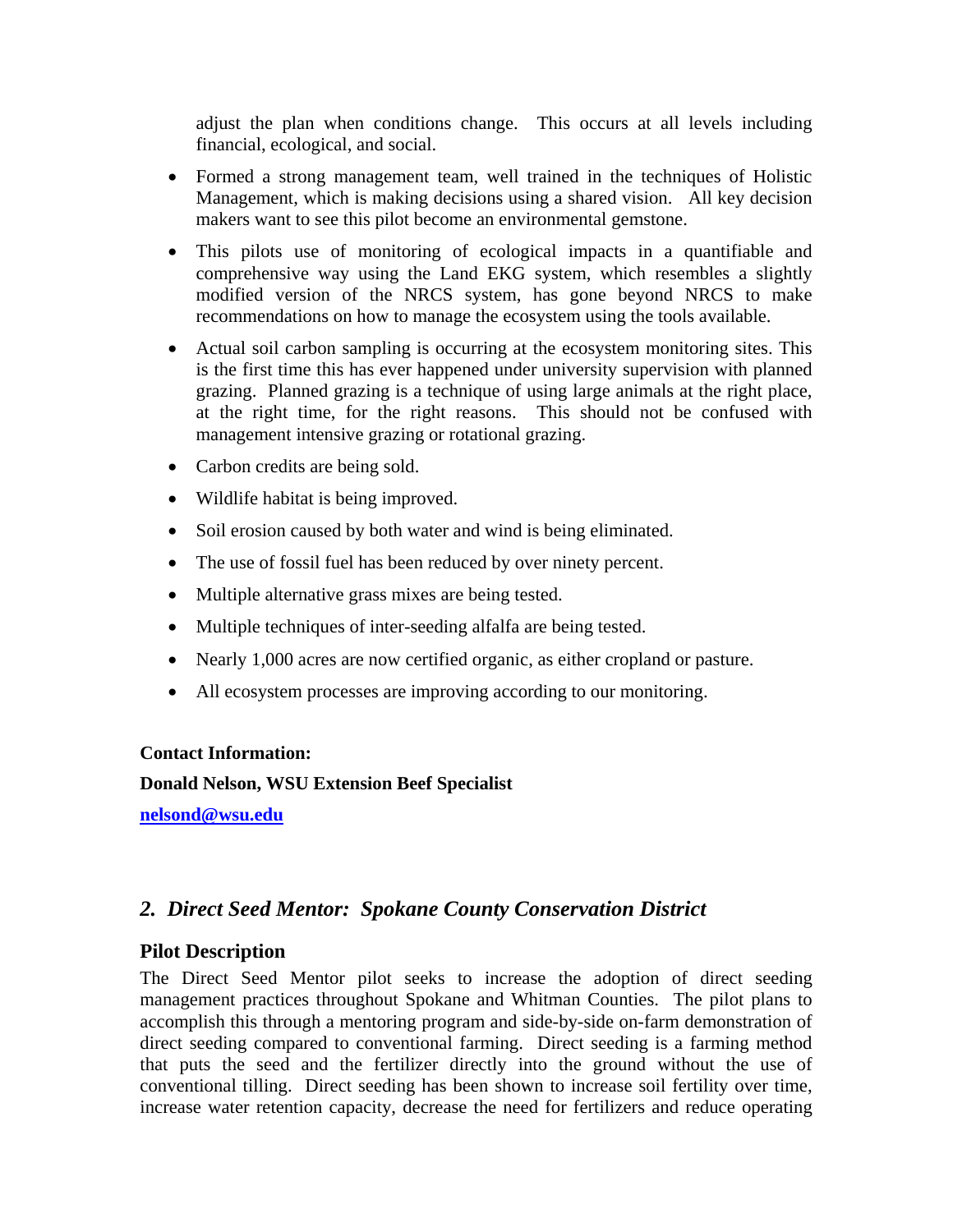<span id="page-8-0"></span>costs. Conventional farming generally uses over 8 gallons of fuel per acre, compared to direct seeding that uses approximately 3 gallons of fuel per acre.<sup>[2](#page-30-1)</sup> While direct seeding appears to have many benefits, adoptions of these practices are low. This pilot seeks to help growers see the benefits of direct seeding without the fear of the high up front cost of direct seeding equipment, through the use of mentors that practice direct seeding and have equipment and the expertise to guide the pilot sites.

The goals of the Direct Seed Mentor pilot are threefold:

- 1. Increase adoption of direct seed operations through the use of a mentoring program.
- 2. On-farm demonstrations of direct seeding.
- 3. Case study of side-by-side comparison of direct seeded ground with conventionally tilled ground.

# **Pilot Progress**

The mentoring pilot has been a success so far this spring. The pilot team put in a tremendous amount of time advertising and educating producers throughout the region on the benefits of the mentoring pilot. Four direct seed breakfast meetings were held this winter directly related to the mentoring program with an average attendance of 30-40 farmers. We also took 8 individuals to the Pacific Northwest Direct Seed Association Annual convention in Kennewick, WA to learn about direct seed concepts as well as to hear presentations made by producers that have been performing custom seeding for several years.

Dr. Hans Kok, Russ Evans, and Ty Meyer spent considerable time working with producers during these meetings and as part of our daily work to get the program some notoriety and to solicit participants for the program.

#### **Mentor-Producer Teams:**

Eight teams of mentors and producers are taking part in the mentoring pilot this spring 2009. The teams are as follows:

Blake Wolf – Mike Faerber Mark Richter – Darrel Bafus Jason Huntley – Glen Smick St. John Grange – Gil White Ron Kile – Dave Swannack Lonnie Green – Ken Keno Lonnie Green – Al Anderberg Jason Eckelberger – Anthony Wicks

Dennis Roe, also a pilot participant working with Dr. Kok, has begun the interview process with the mentors outlining the economics of each operation. As spring work winds down in May, Dennis will be meeting with each producer to gather the economic data on their operations.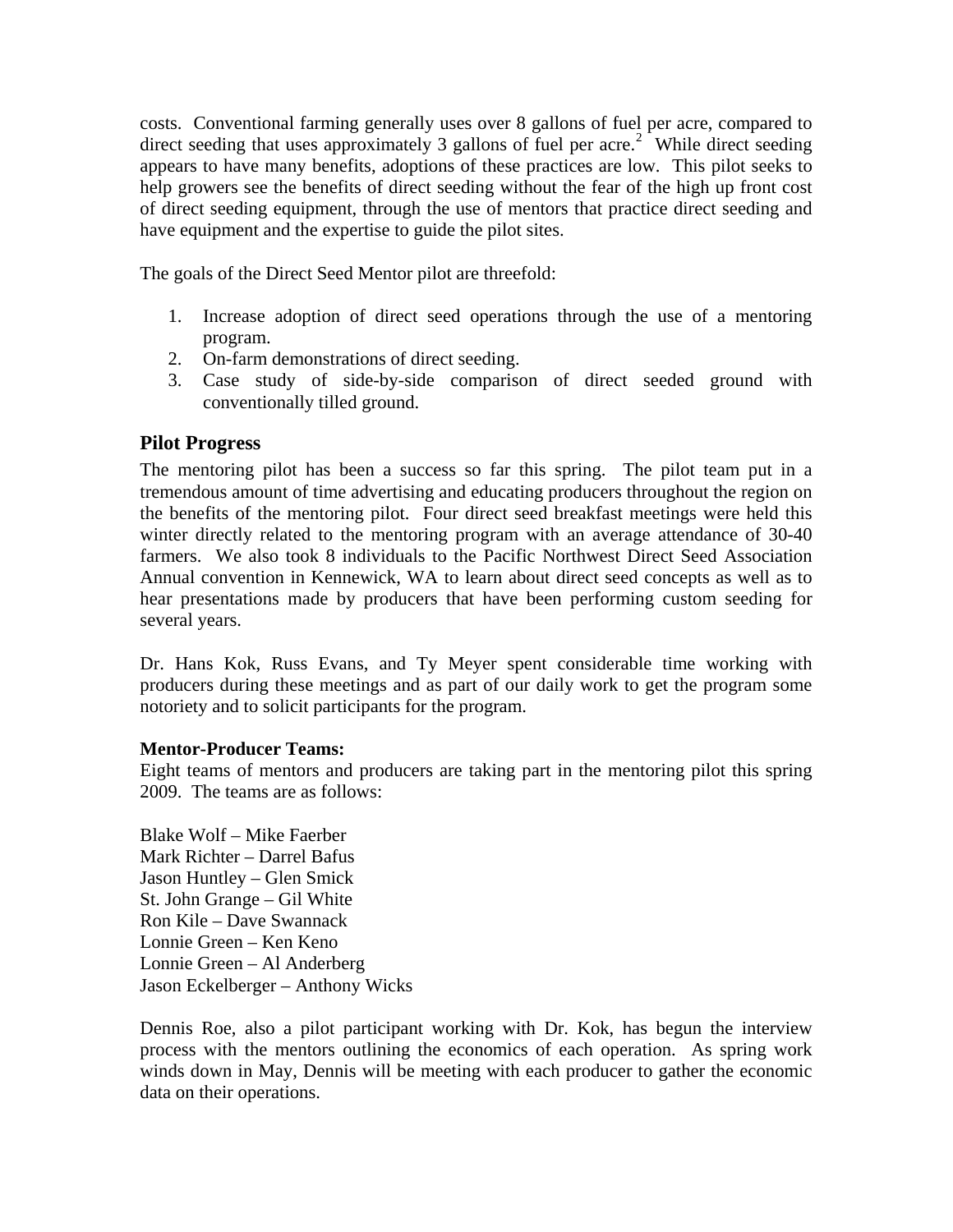All of the economic data is being compiled by Kate Painter, an Ag Economist at the University of Idaho, for analysis that will ultimately be combined into the final report for the project.

To date, one team has completed their custom seeding and others are well under way. I t is anticipated that the pilot to be a great success and hoped to have some accurate economic data to present based on the wide variety of operations that have been included in the program.

For additional information contact Ty Meyer at (509) 535-7274.

**Contact: Spokane County Conservation [Di](mailto:Ty-meyer@sccd.org)strict. Ty Meyer, Production Ag Program Manager email [Ty-meyer@sccd.org](mailto:Ty-meyer@sccd.org)**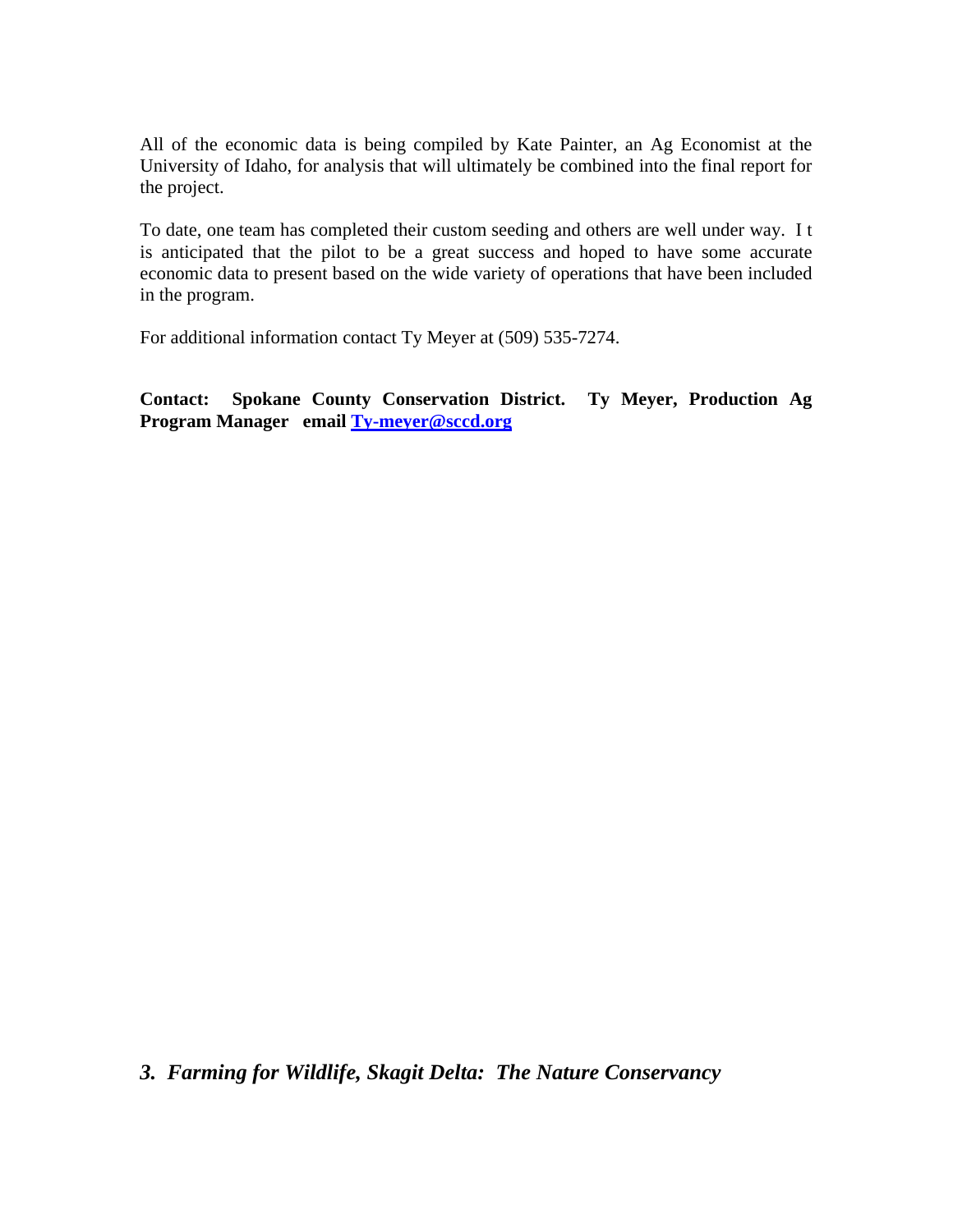# <span id="page-10-0"></span>**Pilot Description**

The Farming for Wildlife (FfW) pilot is investigating the ecological, economic, and agronomic effects of three farm management practices: flooding, sod harvest, and grazing. The primary goal of this pilot is to determine whether certain crop rotation practices may benefit soils and farmers while also providing temporary wetland habitat for shorebirds and other wetland dependent species. Experimental treatments have been implemented on over 200 acres at three privately owned farms in the Skagit Delta: the Hedlin Farm, the Mesman Farm, and the Thulen Farm. Baseline monitoring was completed in the spring of 2007, and the habitat rotation (flooding) and the two crop rotations (sod harvest and grazing) were applied beginning in June 2007.



 **Figure 1 Thein farm 2nd year of the wetland rotation, winter 2009.** 

# **Pilot Progress**

- Shorebird, invertebrate, soil and vegetation sampling were completed for the Winter 2008 sampling period
- Assisted NRCS in developing a special project funding scenario for wetland rotations under the Wildlife Habitat Enhancement Program (WHIP)
- Contracted with Hector Saez, WSU Resource Economist to conduct economic feasibility assessment for wetland rotations
- Hector Saez interviewed Skagit farmers and developed an Enterprise budget for potato production that will be used to assess economic feasibility of wetland rotations for potato growers
- Graduate student supervised by Dr. Debbie Inglis, WSU began in January 2009 to examine the effects of soil saturation on potato pathogens
- **Presentation of preliminary results at the Western Washington Potato Conference at** WSU Northwestern Washington Research and Extension Center in February 2009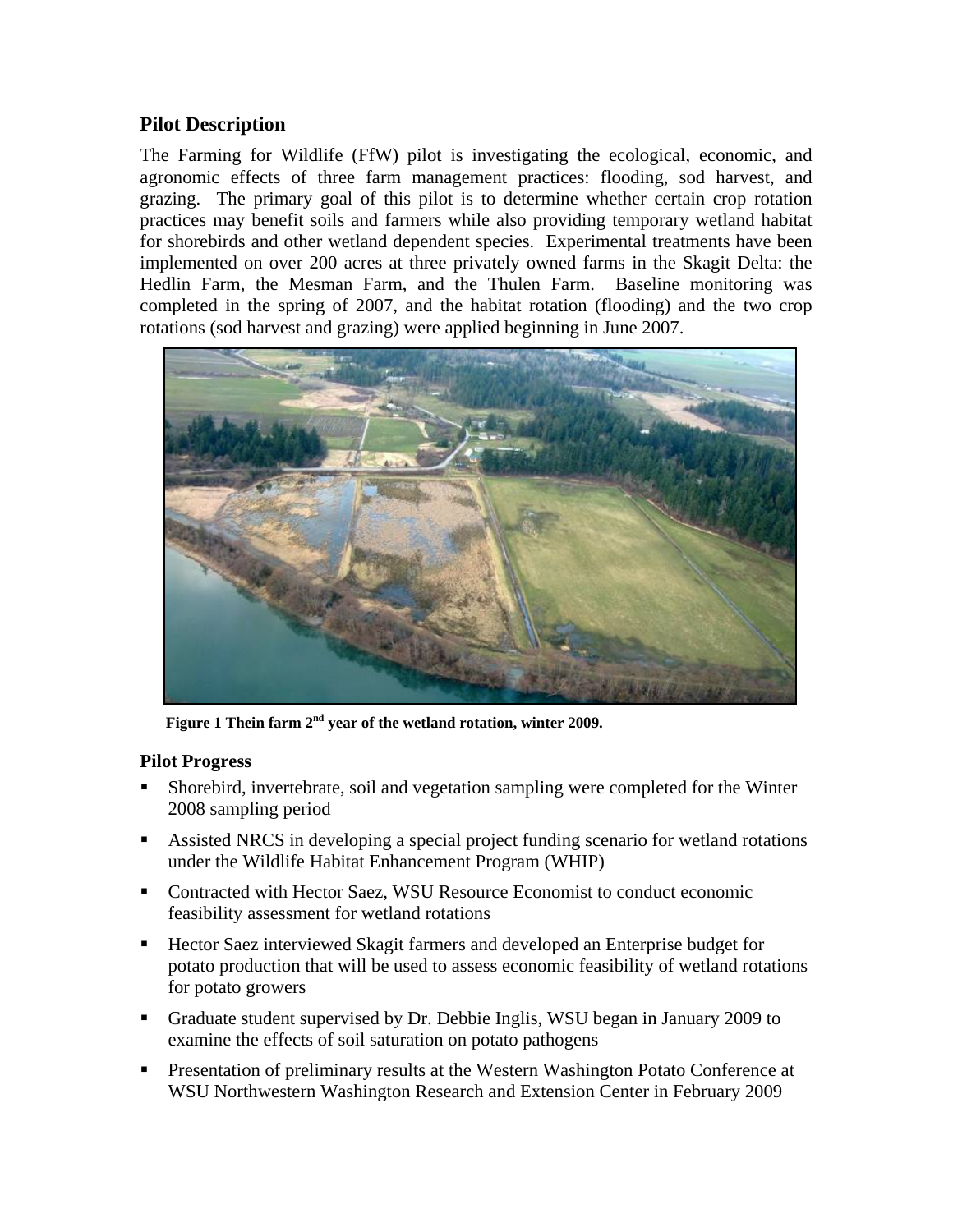**Presentation of preliminary results at the Western Hemisphere Shorebird Meeting in** Mazatlan, Mexico in March, 2009



**Figure 2 Mesman Farm Flooded site August 2007. Mesman Farm flooded Site August 2008.** 



### **Known Outcomes to Date:**

- Flooded fields have provided significantly more habitat for shorebirds during the migration periods than either grazed or harvest fields
- Species of conservation concern commonly seen using the flooded fields include Greater and Lesser Yellowlegs, Long-billed Dowitchers, and Western Sandpipers
- Substantially fewer shorebirds used the flooded sites during fall migration in 2008 compared to fall 2007
- Total Nitrogen has increased at a faster rate on flooded fields than either grazed or harvest fields
- pH and soil microbiology does not appear to be negatively impacted by the flooded treatments

# **Future Work**

In May 2009, following the spring migration of shorebirds, experimental treatments will be completed and farms will return to production. Plans have been developed to determine what crops and the timing of planting that might best maximize the productivity of the sites following the experimental treatments. Soil fertility and microbiology, and weed abundance will continue to be monitored through the 2010 growing season.

The economic feasibility analysis of habitat rotations will be completed in June 2009. This research will include enterprise budgets for three rotations, namely, flooding, a typical sod cover crop, and potatoes. In addition, this research will evaluate the net benefits of land conservation tools and a system of payments for ecological services that could support habitat rotation efforts.

# **Timeline:**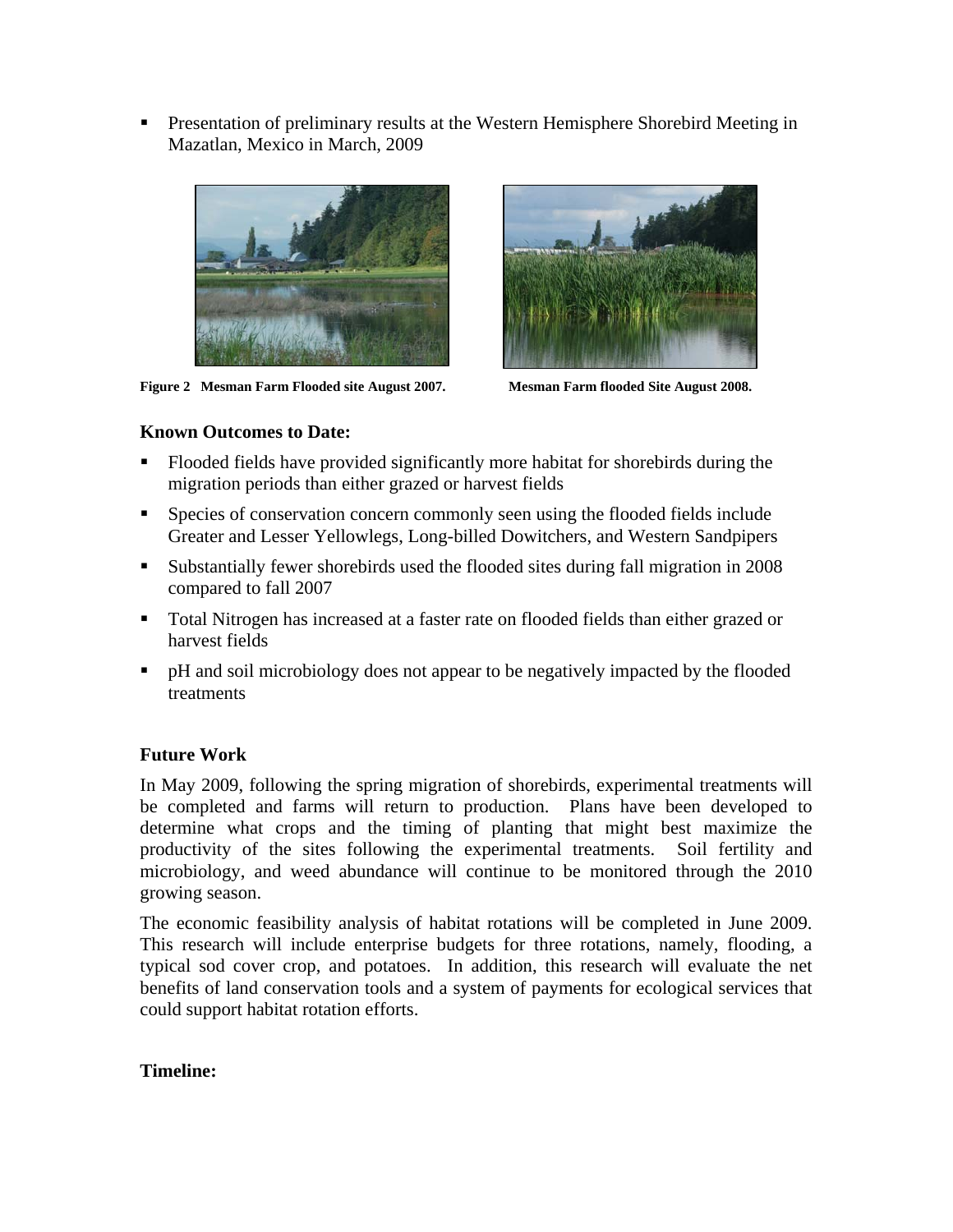- Spring 2009 monitoring of shorebirds, vegetation, soils, and invertebrates will begin April 20, 2009
- A thorough analysis of the pilot data will begin after the final sampling period is completed in May
- Fields will be returned to production in May 2009
- Potato pathology greenhouse and field experiments will be ongoing through December 2011
- New wetland rotation sites will be implemented in 2009 with farmers contracting with NRCS through the WHIP project





**Figure 3 Above Left Picture: Researchers measure the growth of cattails in flooded agricultural fields. Above Right Picture: Yellowlegs and dowitchers are the most common shorebirds on the flooded agricultural fields during fall migration.** 



**Figure 4 Increases in Nitrogen observed in the soils at the flooded sites may be a result of the extensive cattails (a nitrogen fixing plant). It is anticipated the cattail biomass and algae blooms will provide substantial amounts of nutrients and organic matter to the soil once the wetland site is reclaimed and returned to production.**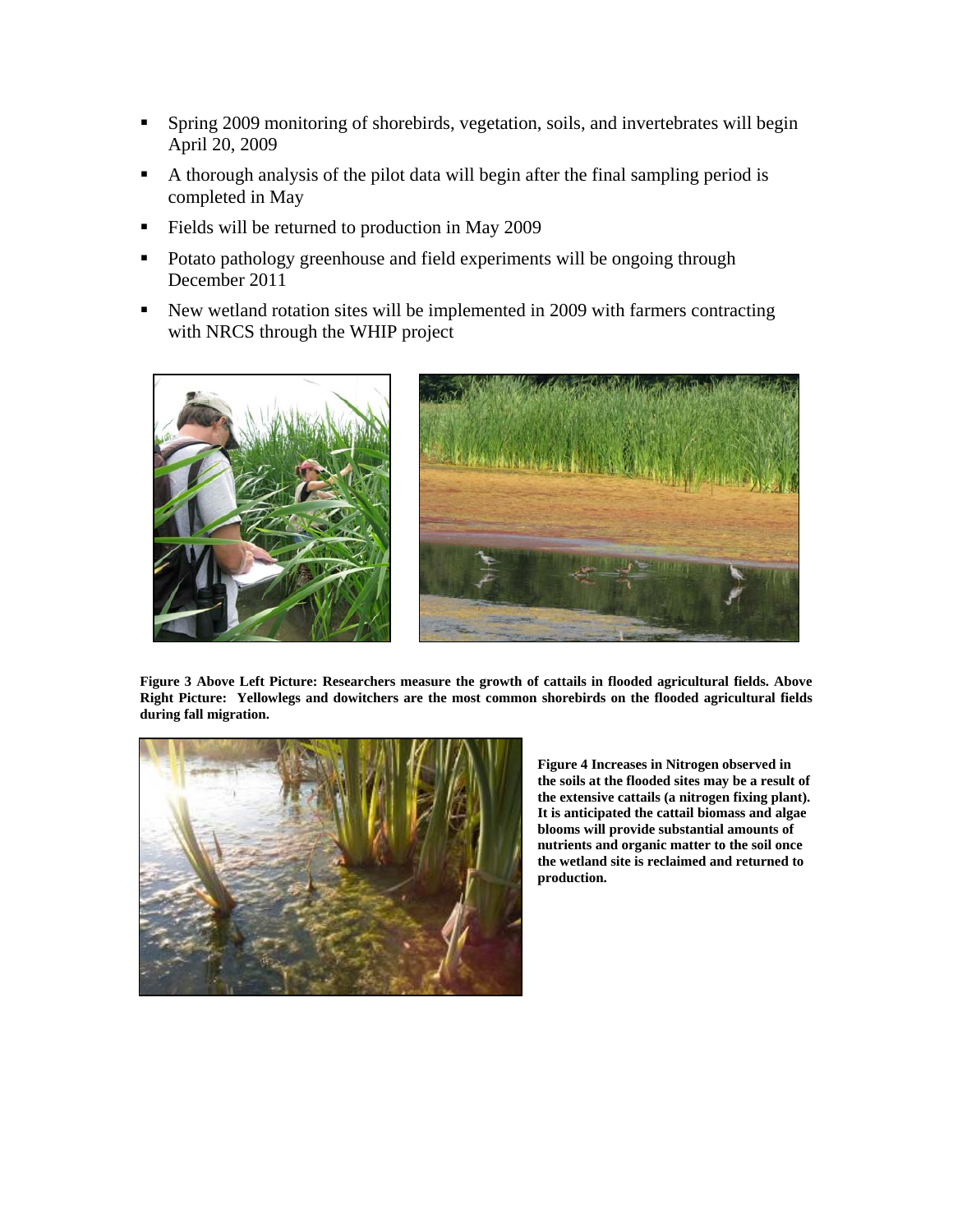<span id="page-13-0"></span>*Contact Information: The Nature Conservancy Kevin Morse, Skagit Delta Project Manager [kmorse@tnc.org](mailto:kmorse@tnc.org)*

# *4. Transition of Insect Pest Management to New Pest Control Technology*

## **Pilot Description**

The Transition of Insect Pest Management to New Pest Control Technology (PMTP) pilot is an endeavor to proactively move the apple industry in the State of Washington towards new technologies that will decrease or eliminate the use of harmful substances such as the organophosphate (OP) called azinphos-methyl (AZM, which is commonly use to control the codling moth). Regulations from the EPA will phase out the use of AZM by the year 2012, increasing the need for Washington apple growers to find better ways to control the codling moth and



*The codling moth, photo courtesy of the PMTP project* 

other pests. PMTP seeks to increase use and awareness of the pest control strategy called integrated pest management (IPM). PMTP received \$500K from the legislature for the project for the FY07-09 biennium. Ag Pilots funding of \$149,296.00 was provided to enhance the pilot. The Ag Pilots funding is enhancing the pilot's capacity to engage the farm labor and environmental communities and to assess and document these efforts.

The Pest Management Transition Project (PMTP) continues to focus on three objectives:

- 1. To enhance understanding of new IPM technologies through educational programs and communication of research-based knowledge.
- 2. To increase adoption of new IPM technologies through sharing information on successes and failures and communicating with all stakeholders on pilot progress.
- 3. To document changes in practices, attitudes, and perceptions of growers, farm workers, and stakeholders.

# **Pilot Progress**

Winter 'grower' meetings, sponsored by WSU extension, warehouses/packinghouses, and agricultural chemical distribution companies, are a standard means for disseminating information to the Washington State apple industry and, during the winter of 2008-09, PMTP participated in 18 industry meetings to present research-based knowledge relating to new IPM technologies and their implementation and to invite growers and decision makers to participate in PMTP through an Implementation Unit (IU). In addition, a new assessment tool, TurningPoint, was used to gather information and stimulate discussion at several winter meetings. The TurningPoint technology allows an audience to interact with, and provide anonymous feedback to, a presenter through the use of "clickers." PMTP presentations using Turning Point were made at seven Spanish-language and one English-language seminar – including three large tree fruit industry meetings, and five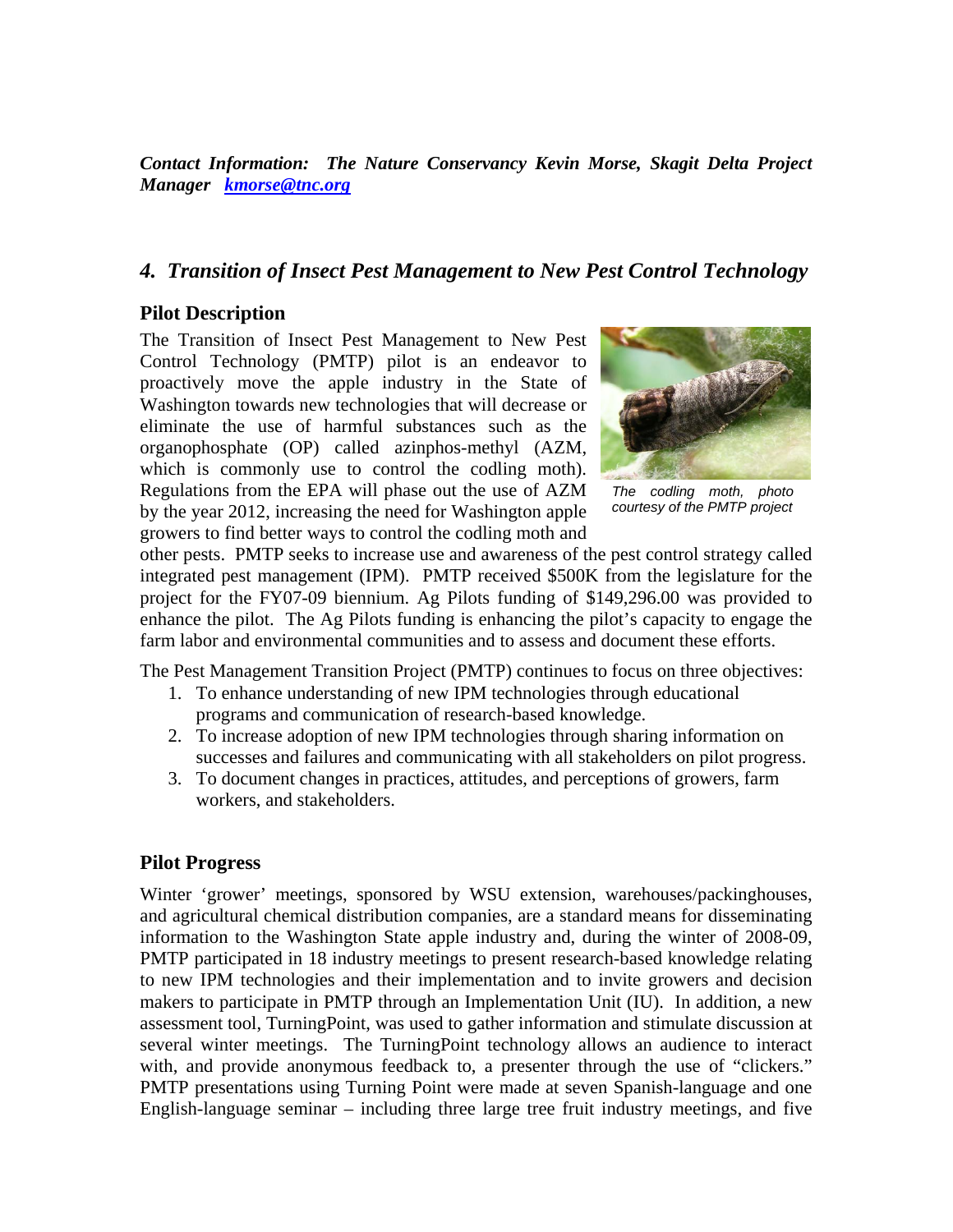separate pesticide applicator recertification classes. The use of the TurningPoint system expanded these presentations from outreach and education to incorporate data collection as well. Sessions measured pesticide applicators' knowledge of the Guthion phase-out and alternative methods of pest management. Just under 1000 participants were surveyed (note, however, that there was some overlap between session participants so unique participants probably numbered more realistically around 800).

Results showed that 70% of participants had worked with Guthion and almost 80% knew of the Guthion phase-out. In addition 20-50% had worked with new reduced-risk insecticides and almost 75% had worked with certain IPM practices (primarily mating disruption). Over 90% of respondents indicated they knew how to verify the personal protective equipment needed to spray a particular pesticide and 86% reported knowing the re-entry interval for the pesticides they were using. Thus, respondents know a good deal about the Guthion phase-out, alternative pest management, and pesticide safety, and they also reported generally knowing how to get the information they needed to work with pesticides. Nevertheless, there was room for additional knowledge and improvement, and PMTP is working with stakeholders to address some of these additional information needs.

Outreach to stakeholder groups included continued meetings with environmental groups/coalitions to discuss tools for improving agricultural sustainability, participation in farm worker pesticide education programs, and presentations at several conferences, including one for rural health care providers and one for migrant health clinic outreach workers. Aside from sharing information about the PMTP, these presentations also included opportunities for participants to comment on drafts of new informational materials (posters, etc.) being developed to increase stakeholder knowledge and awareness of pesticide safety issues. Such outreach will continue at a Latino Health Fair in Omak and a National Farm Worker Conference in Texas in May, among other venues.

Recent assessment and documentation efforts include two baseline surveys. The first survey was directed at fruit industry consultants while the second targeted growers/managers. The consultant survey, conducted via mail in June 2008, had a 55% response rate (40 questionnaires returned of 73 mailed). Results showed that consultants viewed codling moth (the primary target for Guthion) as the key pest of concern, and that most still included Guthion as part of their pest management recommendations; however, all were aware of the EPA mandated phase-out of this product. Most consultants also expressed confidence in recommending both integrated pest management tactics and new insecticides as alternatives for Guthion, and seventy-five percent (75%) indicated an interest in more training on how to use or recommend alternatives for Guthion to manage pests. While consultants were concerned that both the costs and control of codling moth would become more difficult after the Guthion phase-out, they agreed that researchers have developed good information on alternatives to Guthion, and that the PMTP is meeting a concrete need by providing training and resources to help the apple industry adopt alternative technologies.

The second baseline survey was designed to assess apple *growers'* uses and perceptions of insecticides and IPM practices for the 2008 growing season was sent to growers in February 2009. Results are currently being compiled and tabulated, and will be compared to the consultant survey results and reported on in the next Ag. Pilots report. If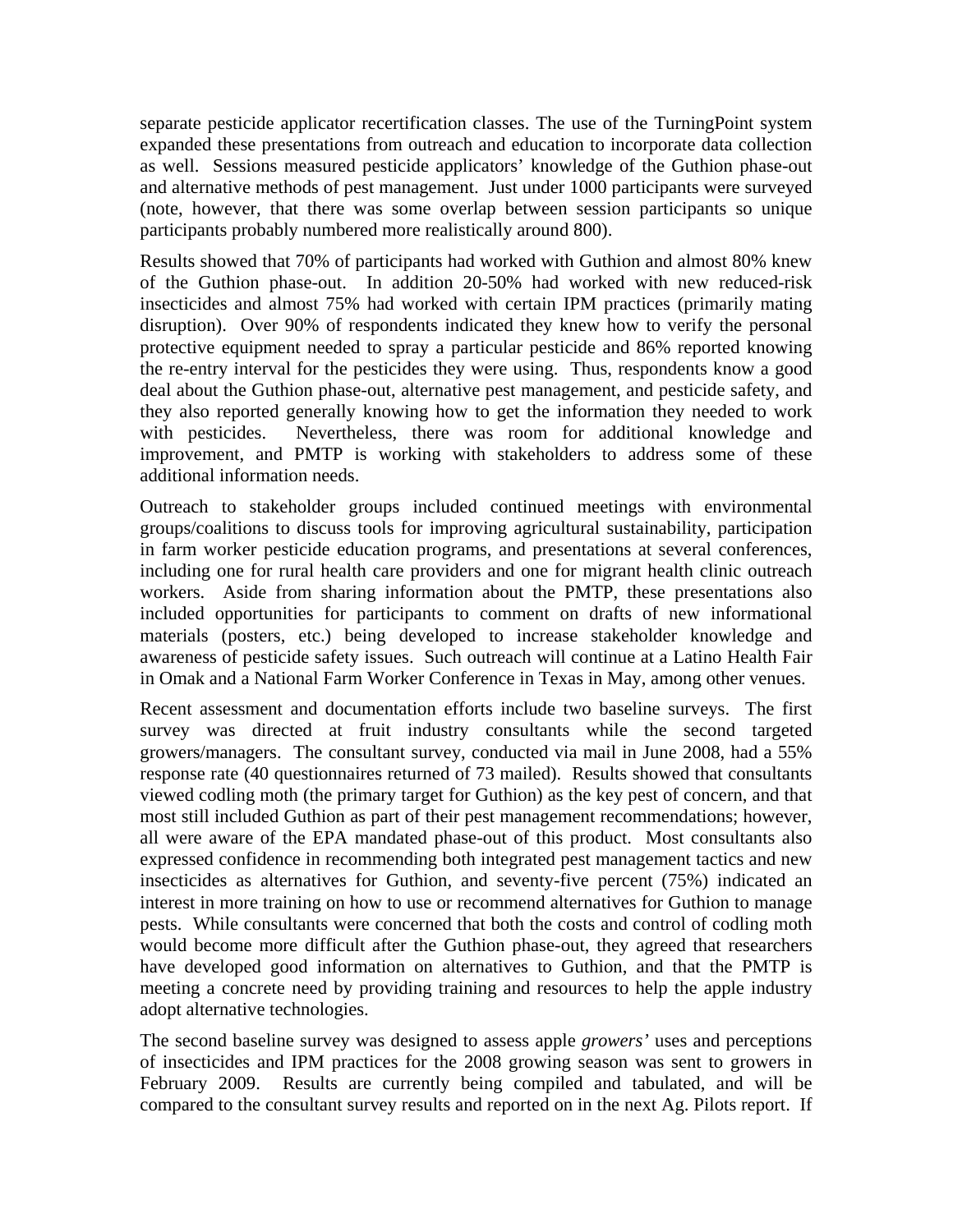resources are available a second consultant survey will also be sent out in fall 2009 to track changes in fruit industry pest management practices and perceptions over time, using the first consultant survey as a baseline measurement.

IU participants were also asked to complete a brief survey at the end of the 2008 season, via TurningPoint or online, to assess their perceptions of the IU meetings and the PMTP educational efforts. Overall, 102 (53%) of the IU participants responded to the survey and most indicated a high level of satisfaction with the IU meetings and the educational materials and programs provided by PMTP. More than 80% of the IU participants indicated that PMTP had influenced their pest management decisions and 90% indicated that they would like to participate in an IU again in 2009. Most (80%) indicated that they would like to attend a PMTP field day in 2009 and 97% indicated that they would like to continue to receive the PMTP newsletter.

Many of the IUs from 2008 have continued into 2009, while others have been refocused or relocated. Eleven IUs, consisting of 135 participants representing over 90,000 Washington apple acres, began meeting in March of 2009. The IUs will meet monthly through March, April, and May to discuss planning pest management programs and again pre and post harvest to discuss successes and failures encountered as new pest management technologies are implemented. PMTP has worked with WSDA to provide pesticide license recertification credits to those who attend IU meetings in 2009. The PMTP newsletter began again in April and will continue through the 2009 growing season. PMTP field days for 2009 are currently being planned for the end of May/First of June. The PMTP website ([http://pmtp.wsu.edu\)](http://pmtp.wsu.edu/) is the best source for information about PMTP and transitioning pest management programs.

**Contact Information: pilot email:** [pmtp.info@wsu.edu](mailto:pmtp.info@wsu.edu) or visit the pilot website at <http://pmtp.wsu.edu/>

#### **Keith Granger, PMTP Manager**

keith granger@wsu.edu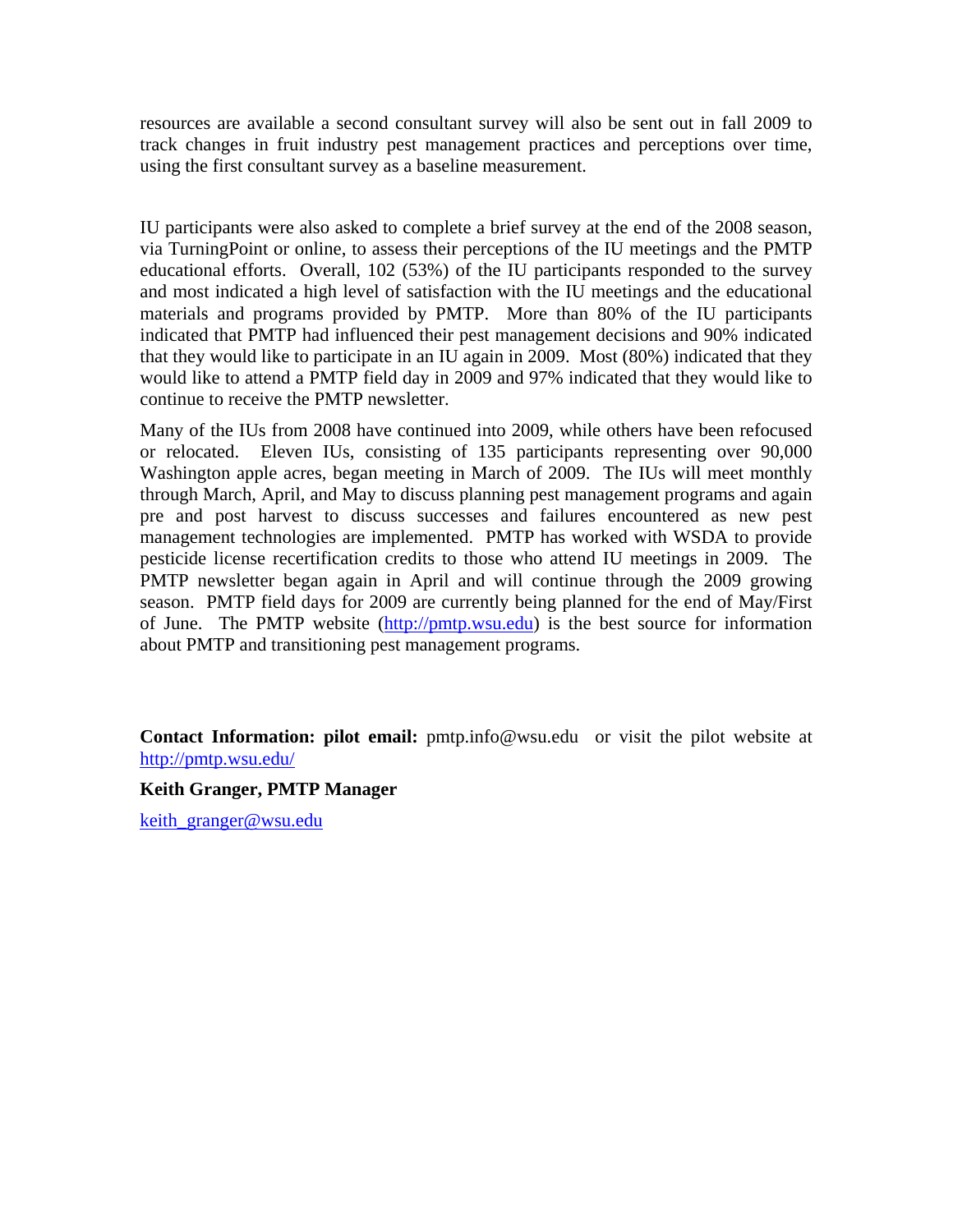# *Challenges, Next Steps and Contact Information*

# *Challenges*

Currently, there are no challenges posed to the completion of the Ag Pilots Project. The Center continues to work with the four pilots to complete the monitoring and evaluation, as well as working with OFM to complete the final report and make recommendations.

### *Next Steps*

The next steps in the Ag Pilot Project are as follows:

- 1.) Continue monitor and evaluate the individual pilots
- 2.) Work with the governors office to identify an "state agency home" for the Ag Pilots Project (if the Project is deemed successful)
- 3.) Provide other contract deliverables including the final report

### *Contact Information*

The Center has assigned Dr. Rob McDaniel as the project manager for the Ag Pilots Project. He can be reached at: 520 Pike St, Suite 1101, Seattle, WA 98101; (206) 219- 2426; [mcdaniel@wsu.edu](mailto:mcdaniel@wsu.edu)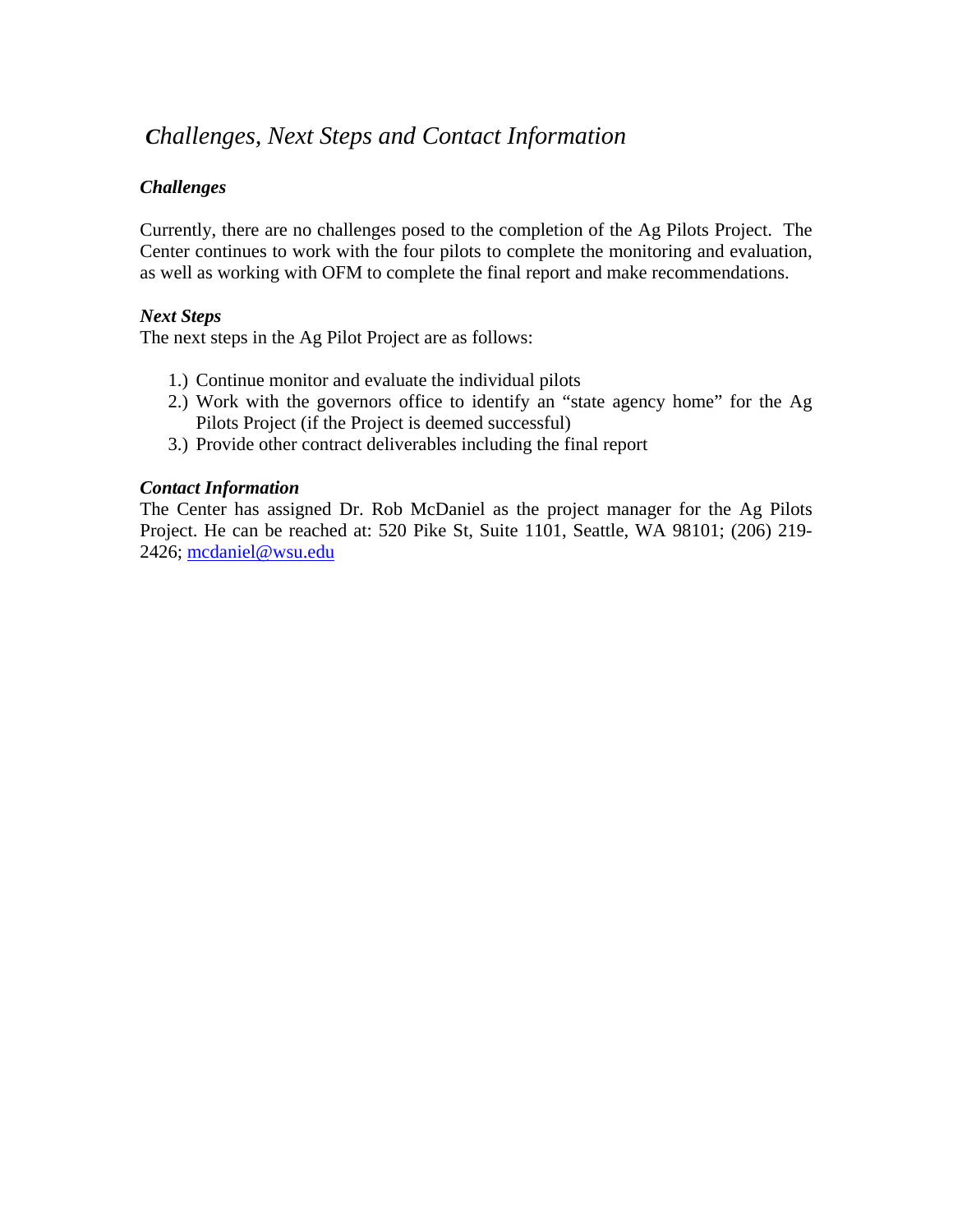# <span id="page-17-0"></span>**Appendices**

| <b>Agriculture Pilots Project</b> |                                             |              |  |  |
|-----------------------------------|---------------------------------------------|--------------|--|--|
| <b>WSU Contract</b>               | \$65,241.00                                 |              |  |  |
| <b>Projects</b>                   |                                             | \$409,759.00 |  |  |
|                                   | Beefing Up the Palouse – Alternative to CRP | \$81,713.00  |  |  |
|                                   | Direct Seeding Mentor Pilot                 | \$94,250.00  |  |  |
|                                   | <b>Transition of Insect Pest Management</b> | \$149,296.00 |  |  |
|                                   | Farming for wildlife                        | \$84,500.00  |  |  |
| <b>Other amount</b>               |                                             | \$25,000.00  |  |  |
| <b>Total</b>                      |                                             | \$500,000.00 |  |  |

# *Appendix A: Summary of Agriculture Pilots Funding Allocation*

# *Appendix B: Contract Oversight and TBD Fees*

| <b>Conservation Commission Oversight Fees</b>                                              |          |  |  |
|--------------------------------------------------------------------------------------------|----------|--|--|
| The commission takes a 3% fee for handling and overseeing the Ag Pilot funding.            |          |  |  |
|                                                                                            |          |  |  |
|                                                                                            |          |  |  |
| <b>Total:</b>                                                                              | \$13,043 |  |  |
| <b>Additional funds (TBD)</b>                                                              |          |  |  |
| These funds are to be used as a reserve in FY 2009 in case pilots need a few extra dollars |          |  |  |
| to complete their pilot.                                                                   |          |  |  |
|                                                                                            |          |  |  |
|                                                                                            |          |  |  |
| <b>Total</b>                                                                               | \$11,753 |  |  |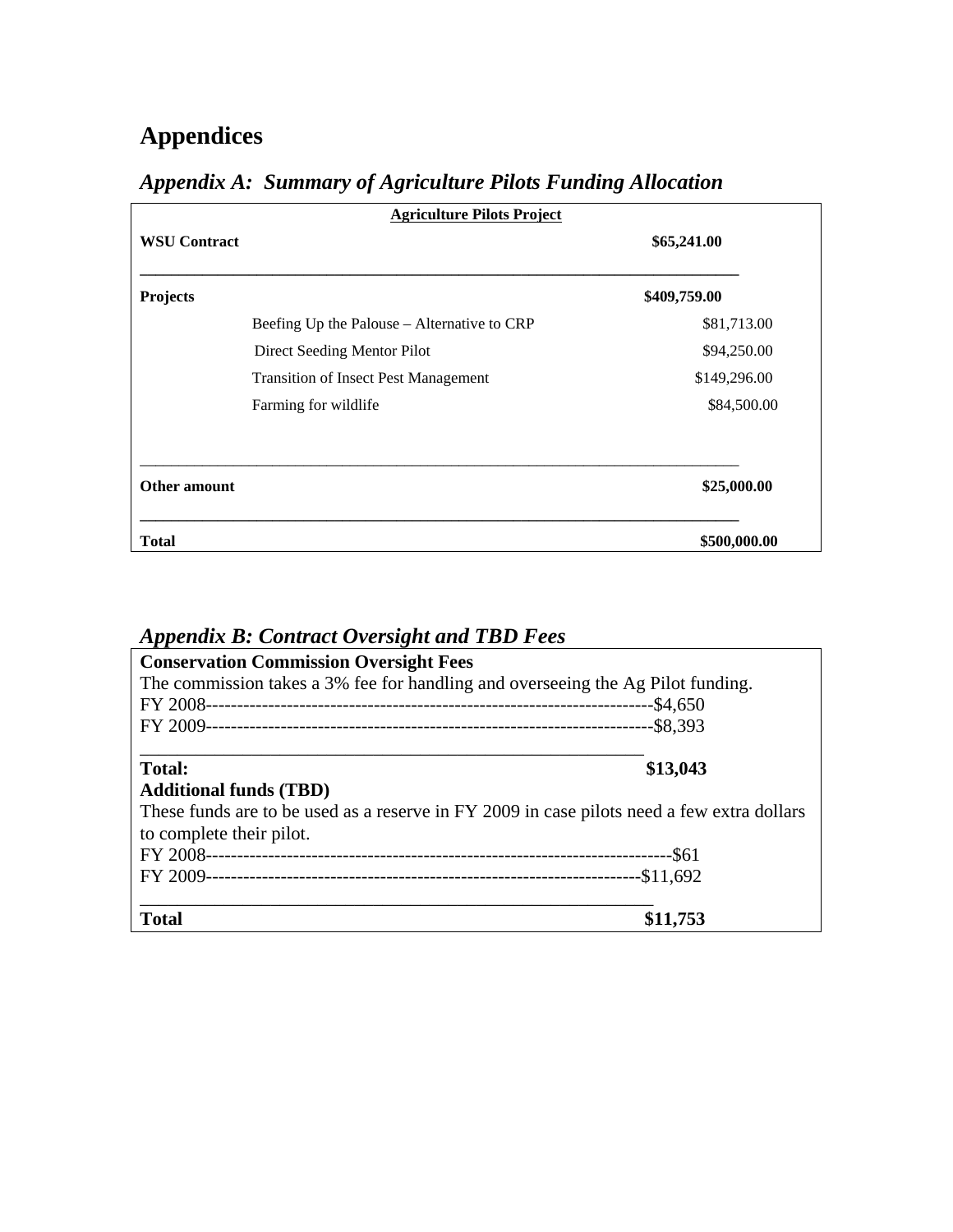# <span id="page-18-0"></span>*Appendix C: Pilot Budgets*

| <b>Pilot</b>                  | Recipient                                                                                | <b>Amount</b><br><b>Awarded FY09</b> | <b>Vouchered Amt.</b> | <b>Amount</b><br><b>Remaining FY09</b> |
|-------------------------------|------------------------------------------------------------------------------------------|--------------------------------------|-----------------------|----------------------------------------|
| Beefing up the Palouse        | WA Sustainable<br>Food & Farming<br><b>Network</b>                                       | \$16,036.00                          | \$12,084.91           | \$3,951.09                             |
| <b>Notes</b>                  |                                                                                          |                                      |                       |                                        |
| Direct Seed Mentor Pilot      | Spokane<br>Conservation<br>District                                                      | \$60,866.00                          | \$5,776.025           | \$55,089.98                            |
| <b>Notes</b>                  |                                                                                          |                                      |                       |                                        |
| Farming For Wildlife          | <b>Nature</b><br>The<br>Conservancy                                                      | \$42,250.00                          | \$17,438.37           | \$24,811.63                            |
| <b>Notes</b>                  |                                                                                          |                                      |                       |                                        |
| <b>Insect Pest Management</b> | <b>WA Horticulture</b><br>Association<br>W/<br>WSU Tree Fruit<br><b>Research Station</b> | \$14,349.11                          | \$14,349.11           | \$0.00                                 |

| Appendix D: Ruckelshaus Center Expenditures, FY09 |             |
|---------------------------------------------------|-------------|
| Salaries and Wages                                | \$11,422.14 |
| Goods and Services                                | \$1,426.50  |
| Travel                                            | \$700.58    |
| <b>Benefits</b>                                   | \$3,261.37  |
| Overhead                                          | \$3,912.71  |
| <b>TOTAL</b>                                      | \$20,723.30 |
|                                                   |             |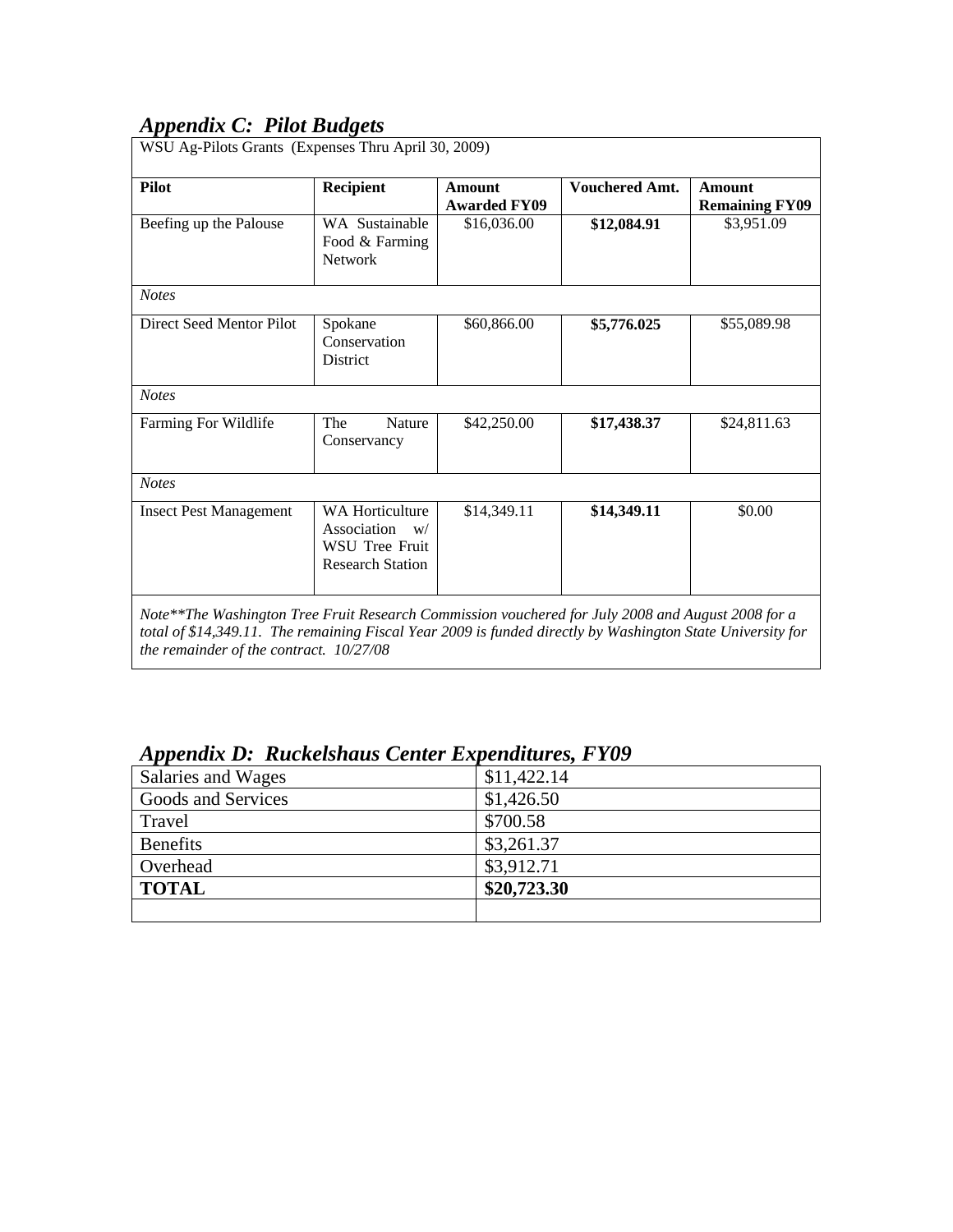# <span id="page-19-0"></span>**AGRICULTURE PILOTS PROJECT**

# Evaluation Survey

This is a request for participation; your responses will remain totally confidential-only researchers at Washington State University and William D. Ruckelshaus staff, who are conducting this survey as part of the evaluation of the Agriculture Pilots Project will see your answers and comments. A compilation of all survey results will appear in the Final Agriculture Pilots Report in July 2009. You may leave any questions blank that you feel uncomfortable answering. You are assured that the university and the Ruckelshaus center will maintain confidentiality of your answers and comments. If you have any questions or concerns regarding this evaluation study you may contact Kara Whitman at (509)338-5138, or Debra Akhbari at (206)219-2426, or email [agpilots@u.washington.edu](mailto:agpilots@u.washington.edu) and if you have any questions or concerns about your rights as a participant you can call the WSU IRB at (509) 335-1585 or email to  $irb@wsu.edu$ .

Thank you in advance for your participation in the Agriculture Pilots Project. Your feedback is very important in determining the overall success and the future of the project.

| Kara M. Whitman, M.S.                             | Rob McDaniel, PhD             |
|---------------------------------------------------|-------------------------------|
| PhD Student, Washington State University          | Associate Director,           |
| Research Assistant, William D. Ruckelshaus Center | William D. Ruckelshaus Center |

This Survey asks questions about different aspects of your **collaborative partnership experience**, **pilot project outcomes**, and **Agriculture Pilot Project Performance**. The survey will take you about (?) minutes to complete. The survey allows you to express your opinions and provide information about your experiences. DO NOT write your name anywhere on the questionnaire; your name will not be attached to your responses.

By answering the questions on this survey, you will help the Agriculture Pilot team learn about the strengths and weaknesses of the project, and help identify needed changes and improvements for the future of the Agriculture Pilot Project.

There are no right or wrong answers on the questions included on the survey. Thoughtful and honest responses will be the most valuable information for the continuation and/or improvement of the Agriculture Pilot Project. Please answer every question, and please check only one answer per question unless otherwise specified.

To complete the questionnaire: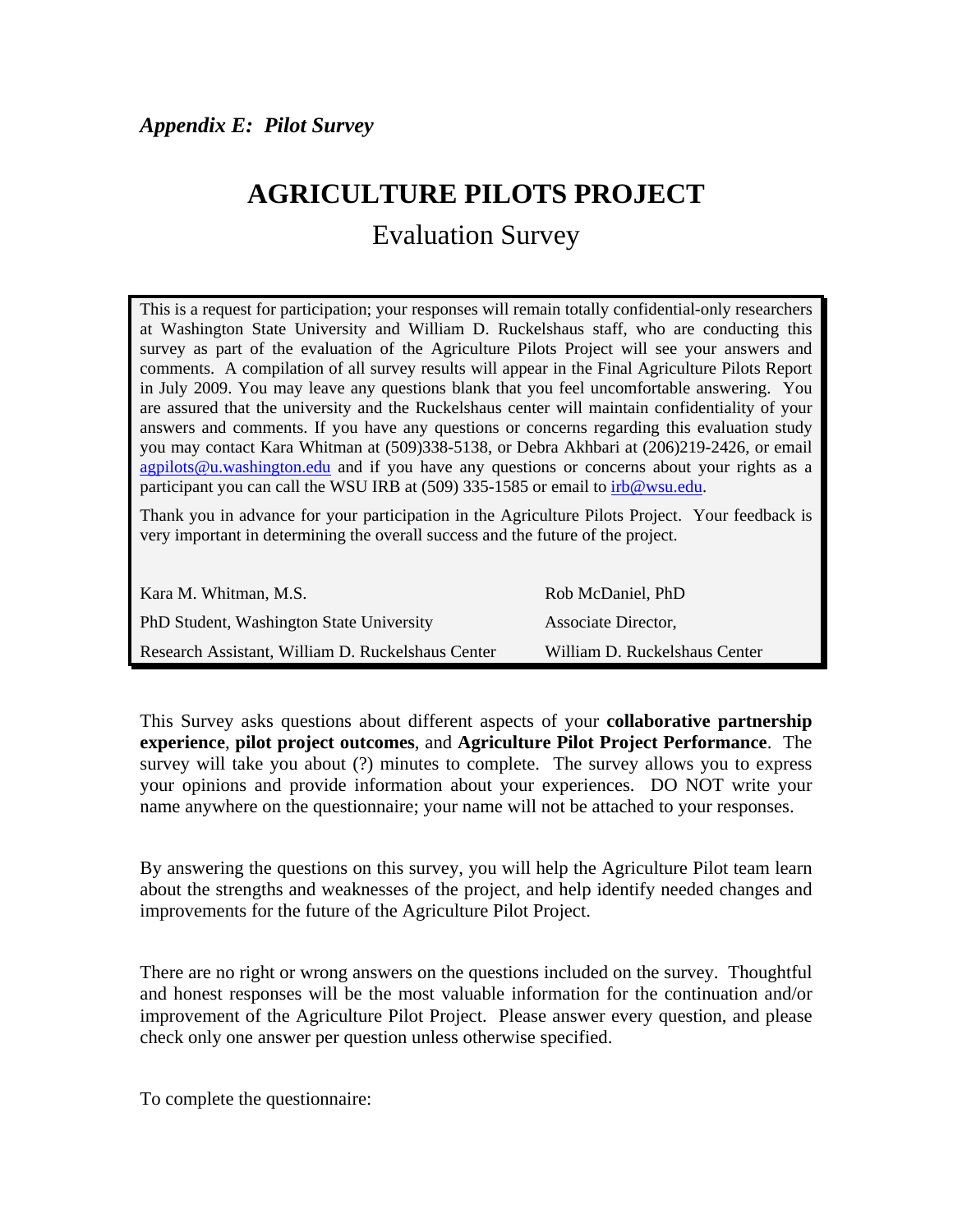- Please use a BLUE or BLACK ink pen.
- Be sure to read all the answer choices before marking your answer.
- Answer each question by placing a legible "X" in the box to the left of your answer, Like this: [X] Extremely Well or [X] Very Poor

# **Please identify to which group you belong:**

- $\Box$  Individual Agriculture Pilot Project Affiliated Partner
- $\Box$  Individual Agriculture Pilot Project Manager

# **\*\*please answer all questions as related to the Ag. Pilot Project you are affiliated with.**

# **1. Leadership**: (developing local leadership)

Please think about all of the people who provide either formal or informal leadership in the Agriculture Pilots Project. Please choose (to the best of your knowledge) the term that best explains the leadership effectiveness in each of the following areas:

| A. Leaders were/are                                         | at taking responsibility for the partnership |
|-------------------------------------------------------------|----------------------------------------------|
| [ ] Outstanding                                             | $\lceil$   Fair                              |
| [ ] Very Good                                               | $\lceil$   Poor                              |
| $\lceil$ $\lceil$ Good                                      | [ ] Don't Know                               |
|                                                             |                                              |
| B. Leaders were/are<br>in the partnership.                  | at inspiring or motivating people involved   |
| [] Outstanding                                              | $\lceil$   Fair                              |
| [ ] Very Good                                               | $\lceil$   Poor                              |
| $\lceil$ $\rfloor$ Good                                     | [ ] Don't Know                               |
|                                                             |                                              |
| impacted by partnership and project outcomes.               |                                              |
| $\mathbf{F} \cdot \mathbf{I} \cdot \mathbf{O}_{\mathbb{Z}}$ |                                              |

| Outstanding             | Fair           |
|-------------------------|----------------|
| [ ] Very Good           | $\vert$   Poor |
| $\lceil$ $\rfloor$ Good | [ ] Don't Know |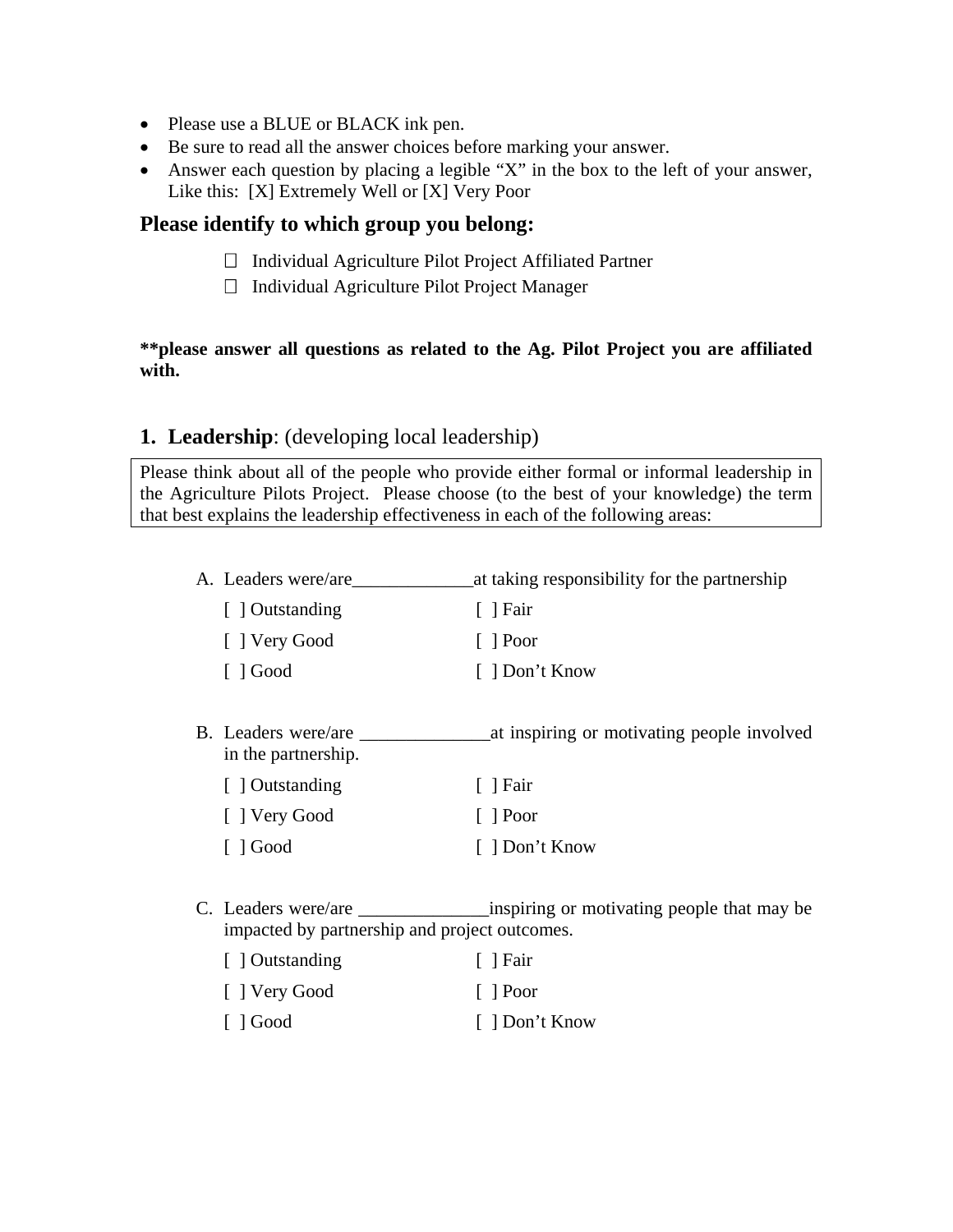| D. Leaders were/are<br>project.                         | at including affiliated partners and others<br>in planning and implementation throughout the duration of the Ag. Pilots |
|---------------------------------------------------------|-------------------------------------------------------------------------------------------------------------------------|
| [ ] Outstanding                                         | $\lceil$   Fair                                                                                                         |
| [ ] Very Good                                           | $\lceil$   Poor                                                                                                         |
| $\lceil$ ] Good                                         | [ ] Don't Know                                                                                                          |
| E. Leaders were/are<br>of the partnership.              | at communicating the vision and outcomes                                                                                |
| [ ] Outstanding                                         | $\lceil$   Fair                                                                                                         |
| [ ] Very Good                                           | $[$ Poor                                                                                                                |
| $\lceil$ ] Good                                         | [ ] Don't Know                                                                                                          |
| F. Leaders were/are<br>and openness in the partnership. | at fostering trust, respect, inclusiveness                                                                              |
| [ ] Outstanding                                         | $[$ ] Fair                                                                                                              |
| [ ] Very Good                                           | $[$ Poor                                                                                                                |
| $\lceil$ ] Good                                         | [ ] Don't Know                                                                                                          |
| G. Leaders were/are<br>and skills of partners.          | at combining the perspectives, resources,                                                                               |
| [ ] Outstanding                                         | $\lceil$   Fair                                                                                                         |
| [ ] Very Good                                           | $\lceil$   Poor                                                                                                         |
| $\lceil$ ] Good                                         | [ ] Don't Know                                                                                                          |
| H. Leaders were/are                                     | at fostering new and creative thinking.                                                                                 |
| [ ] Outstanding                                         | $[$ ] Fair                                                                                                              |
| [ ] Very Good                                           | $\lceil$   Poor                                                                                                         |
| $[ ]$ Good                                              | [ ] Don't Know                                                                                                          |

**Please elaborate on leadership performance that either helped or hindered the success of the project and on how leadership may be improved if the project was/is to continue, comment in the space below.**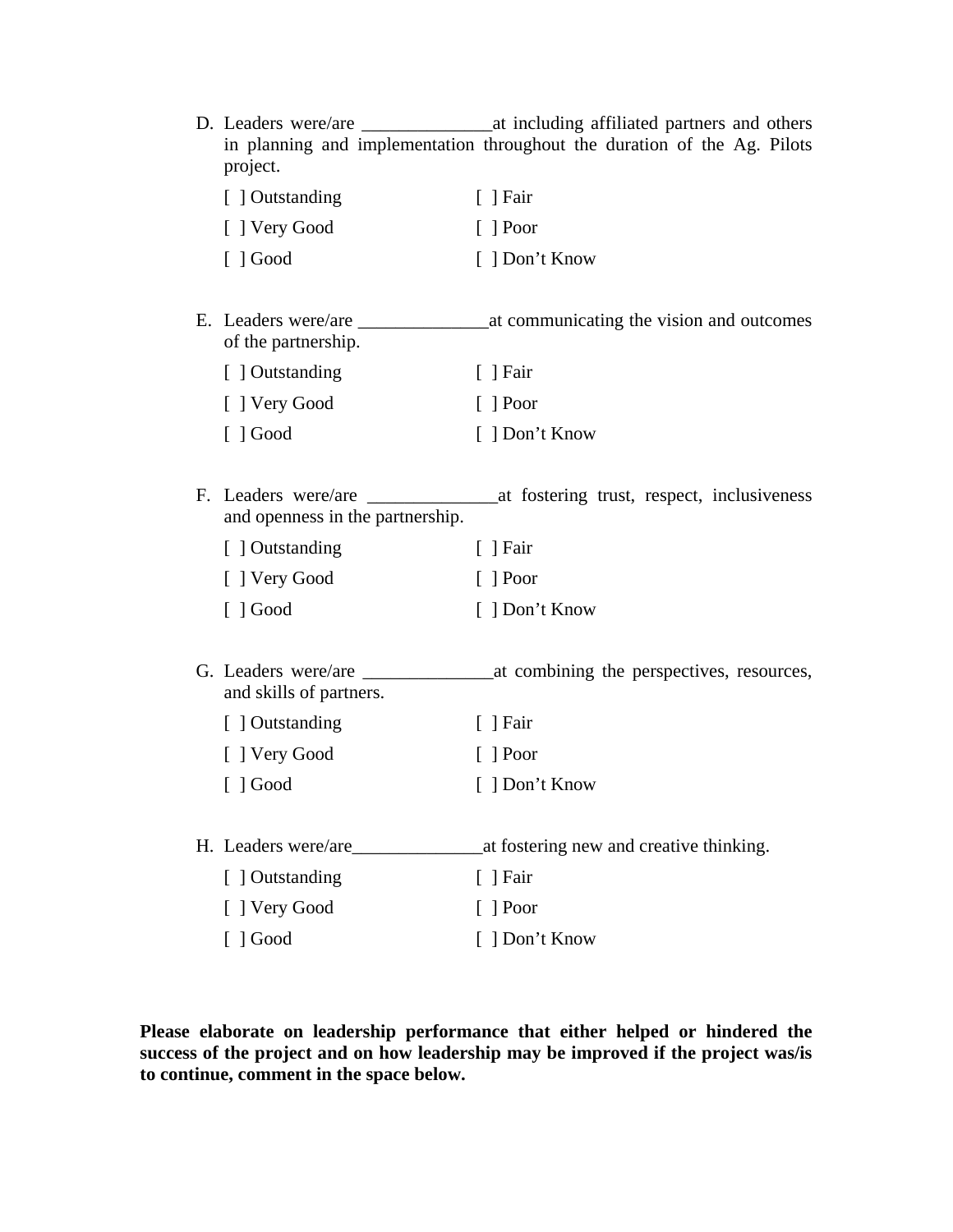Comment:

# **2. Synergy and Momentum: Gains through collective Action, and New or improved working relationships.**

Please think about the overall success to date of the Ag Pilots partnerships when answering the following questions.

A. Through the collaborative partnership, how well is the Ag. Pilots project strengthening already existing partnerships and relationships between *organization/farm/individual* and other *organizations*?

| [ ] Extremely Well | [ ] Not So Well     |
|--------------------|---------------------|
| [ ] Very Well      | [ ] Not Well at All |
| [ ] Somewhat Well  | [ ] Don't Know      |

B. Through the collaborative partnership, how well is the Ag. Pilots project strengthening already existing partnerships and relationships between *organization/farm/individual* and other *farms and/or individuals.*

[ ] Extremely Well [ ] Not So Well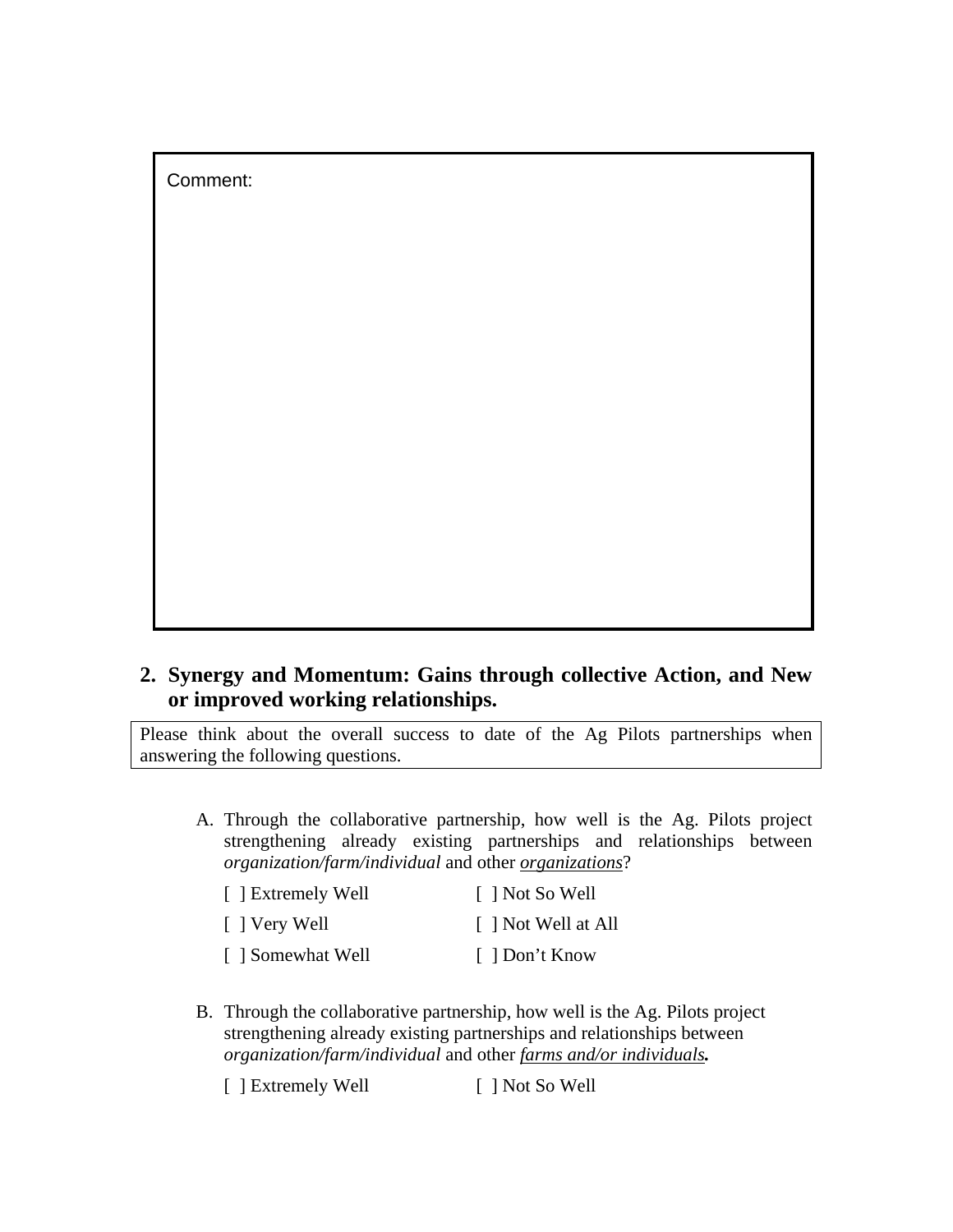| [ ] Very Well     | [ ] Not Well at All |
|-------------------|---------------------|
| [ ] Somewhat Well | [ ] Don't Know      |

C. Through the collaborative partnership, the Ag. Pilot project is doing \_\_\_\_\_\_\_\_\_\_\_\_\_at fostering **new partnerships and/or relationships** with

other *organizations*.

| [ ] Extremely Well | $\lceil$   Not So Well |
|--------------------|------------------------|
| [ ] Very Well      | [ ] Not Well at All    |
| [ ] Somewhat Well  | [ ] Don't Know         |

If new partnerships or relationships were formed with other organizations during the project, please list them?

\_\_\_\_\_\_\_\_\_\_\_\_\_\_\_\_\_\_\_\_\_\_\_\_\_\_\_\_\_\_\_\_\_\_\_\_\_\_\_\_\_\_\_\_\_\_\_\_\_\_\_\_\_\_\_\_\_\_\_\_\_\_\_

\_\_\_\_\_\_\_\_\_\_\_\_\_\_\_\_\_\_\_\_\_\_\_\_\_\_\_\_\_\_\_\_\_\_\_\_\_\_\_\_\_\_\_\_\_\_\_\_\_\_\_\_\_\_\_\_\_\_\_\_\_\_\_

D. Through the collaborative partnership, the Ag. Pilot project is doing \_\_\_\_\_\_\_\_\_\_\_\_\_at fostering **new partnerships and/or relationships** with other *farms and/or individuals*.

| [ ] Extremely Well | $\lceil$   Not So Well |
|--------------------|------------------------|
| [ ] Very Well      | [ ] Not Well at All    |
| [ ] Somewhat Well  | [ ] Don't Know         |

If new partnerships or relationships were formed with other farms and/or individuals during the project, please list them?

\_\_\_\_\_\_\_\_\_\_\_\_\_\_\_\_\_\_\_\_\_\_\_\_\_\_\_\_\_\_\_\_\_\_\_\_\_\_\_\_\_\_\_\_\_\_\_\_\_\_\_\_\_\_\_\_\_\_\_\_\_\_\_

| E. Affiliated partners were/are<br>pilot project. | in the planning stages of the |
|---------------------------------------------------|-------------------------------|
| [ ] Extremely Important                           | [ ] Not So Important          |
| [ ] Very Important                                | [ ] Not Important at All      |
| [ ] Somewhat Important                            | [ ] Don't Know                |

F. Affiliated partners were/are \_\_\_\_\_\_\_\_\_\_\_\_\_\_\_\_\_\_\_\_ in the implementation and completion of the pilot project.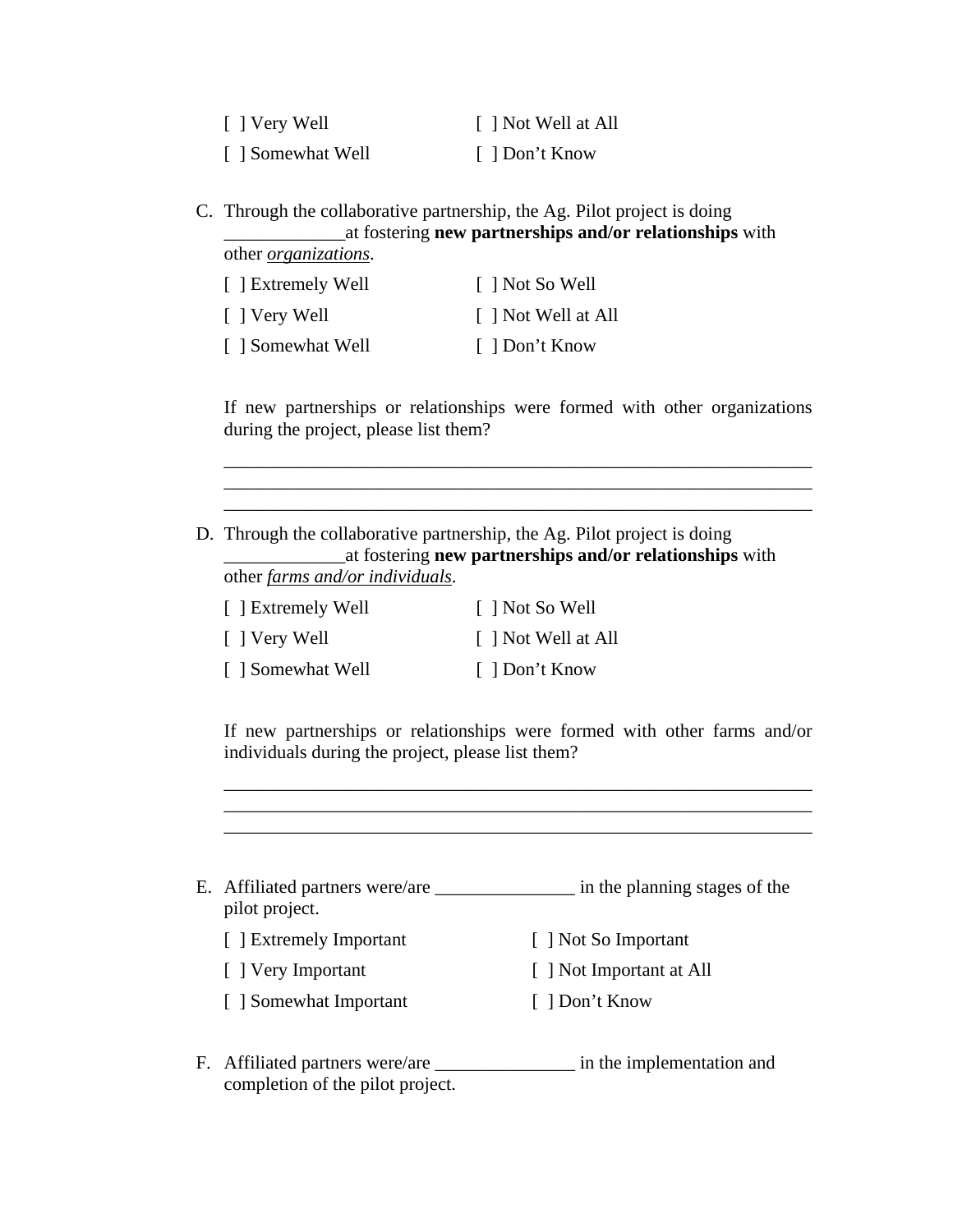| [ ] Extremely Important | [ ] Not So Important     |
|-------------------------|--------------------------|
| [ ] Very Important      | [ ] Not Important at All |
| [ ] Somewhat Important  | [ ] Don't Know           |

G. Others (besides project managers and affiliated partners) were/are \_\_\_\_\_\_\_\_\_\_\_\_\_\_\_ in the implementation/completion of the pilot project.

| [ ] Extremely Involved | [ ] Not So Involved     |
|------------------------|-------------------------|
| [ ] Very Involved      | [ ] Not Involved at All |
| [ ] Somewhat Involved  | [ ] Don't Know          |

If others were involved who were they?

H. Through the collaborative partnership, the Ag. Pilot project \_\_\_\_\_\_\_\_\_\_\_\_\_\_\_\_ access to scientific knowledge and/or data. (Not sure you can ask this question yet… unless you qualify it by prefacing with the phrase… "To date")

\_\_\_\_\_\_\_\_\_\_\_\_\_\_\_\_\_\_\_\_\_\_\_\_\_\_\_\_\_\_\_\_\_\_\_\_\_\_\_\_\_\_\_\_\_\_\_\_\_\_\_\_\_\_\_\_\_\_\_\_\_\_\_

 $\frac{1}{2}$  , and the set of the set of the set of the set of the set of the set of the set of the set of the set of the set of the set of the set of the set of the set of the set of the set of the set of the set of the set

| [ ] Dramatically Increased | [ ] Did Not Increase |
|----------------------------|----------------------|
| [ ] Increased              | [ ] Reduced          |
| [ ] Slightly Increased     | [ ] Don't Know       |

I. The likelihood that this partnership will continue beyond the Agriculture Pilot Funding is

| [ ] Extremely Likely | [ ] Not Likely     |  |
|----------------------|--------------------|--|
| [ ] Very Likely      | [ ] Definitely Not |  |
| [ ] Likely           | [ ] Don't Know     |  |

J. The likelihood that this partnership will or already is pursuing continuing funding is

| [ ] Already Pursuing | [ ] Likely     |
|----------------------|----------------|
| [ ] Extremely Likely | [ ] Unlikely   |
| [ ] Very Likely      | [ ] Don't Know |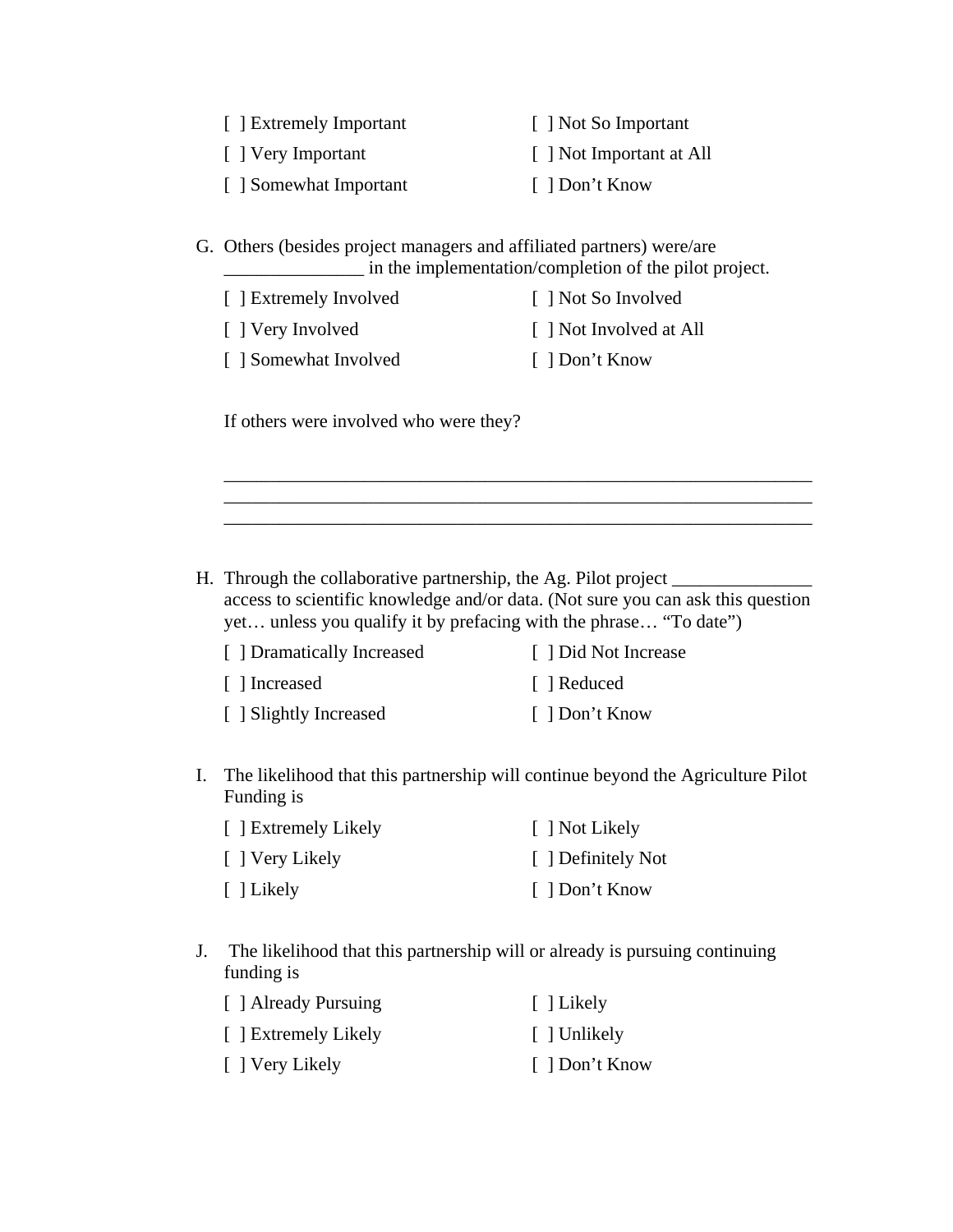**Please elaborate on the outcomes (partnerships/increased knowledge etc) of the collaborative partnership, and discuss improvements that could be made. Please comment in the space below** 

Comment:

# **3. Project Coordination and Management: individual Pilot Projects as well as overall Ag. Pilot Project.**

Please think about the administration and management activities of individual Ag. Pilot Projects. Please rate the effectiveness in carrying out each of the following partnership activities:

A. Coordinating communication among partners currently is.

| [ ] Outstanding | [ ] Fair        |  |
|-----------------|-----------------|--|
| [ ] Very Good   | $\lceil$   Poor |  |
| $\lceil$ 1 Good | [ ] Don't Know  |  |

B. Coordinating communication with people and with organizations outside the partnership currently is.

| [ ] Outstanding | [ ] Fair       |
|-----------------|----------------|
| [ ] Very Good   | $\vert$   Poor |
| $\Box$ Good     | [ ] Don't Know |

C. Organizing partnership activities, including projects and meetings.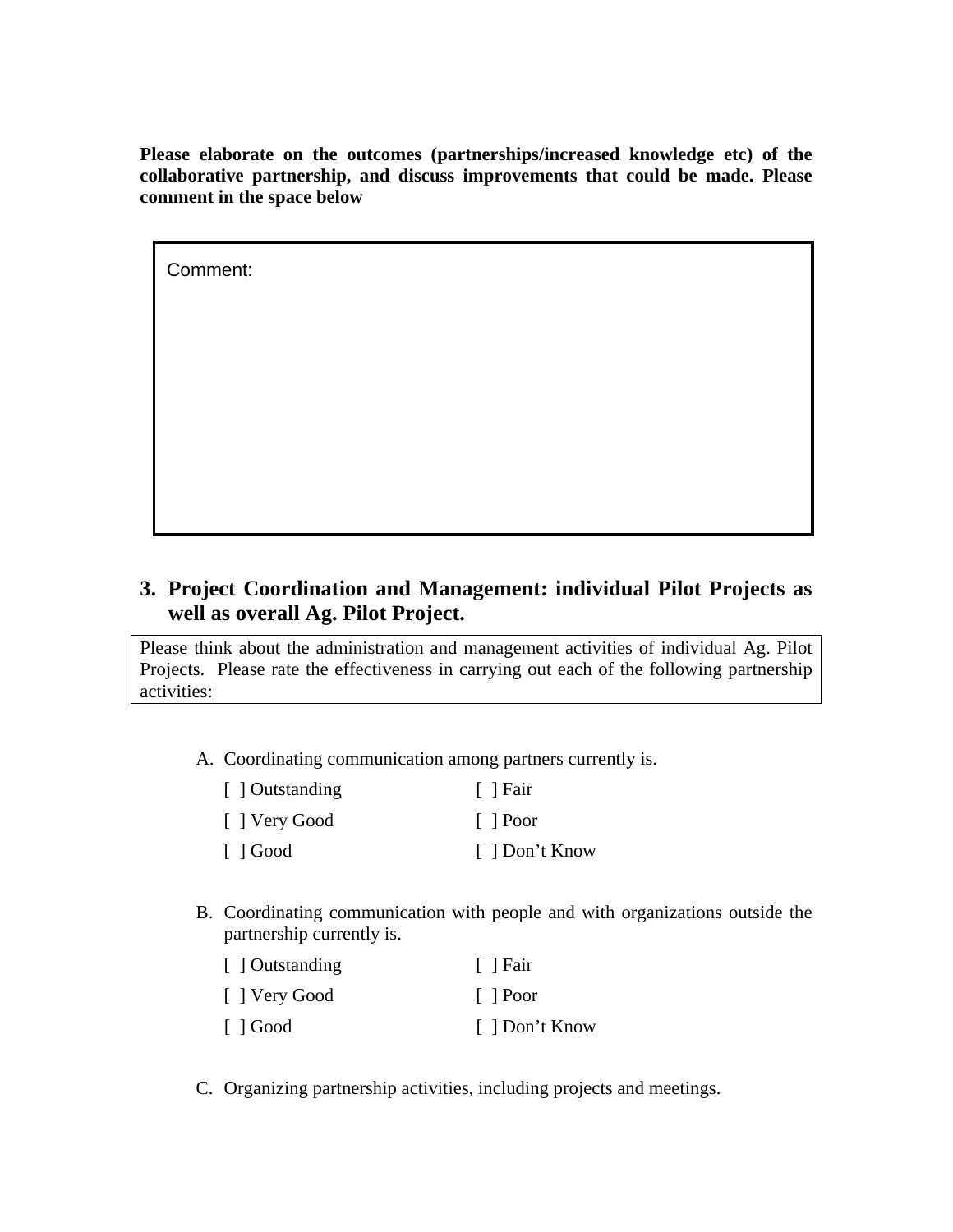| [ ] Outstanding         | [ ] Fair       |
|-------------------------|----------------|
| [ ] Very Good           | $\vert$   Poor |
| $\lceil$ $\rfloor$ Good | [ ] Don't Know |

D. Applying for and managing grants and funds.

| [ ] Outstanding | $ $   Fair     |
|-----------------|----------------|
| [ ] Very Good   | $\vert$   Poor |
| $\Box$ Good     | [ ] Don't Know |

E. Preparing materials that inform partners and help them make timely decisions.

| [ ] Outstanding         | $\lceil$   Fair |
|-------------------------|-----------------|
| [ ] Very Good           | $\vert$   Poor  |
| $\lceil$ $\rfloor$ Good | [ ] Don't Know  |

F. Evaluating the progress and impact of the partnership to date.

| [ ] Outstanding         | $\lceil$   Fair |
|-------------------------|-----------------|
| [ ] Very Good           | $\vert$   Poor  |
| $\lceil$ $\rfloor$ Good | [ ] Don't Know  |

G. Minimizing barriers to participation in the partnership's meetings and activities (example: convenient places and times)

| [ ] Outstanding         | $\lceil$   Fair |
|-------------------------|-----------------|
| [ ] Very Good           | $\vert$   Poor  |
| $\lceil$ $\rfloor$ Good | [ ] Don't Know  |

A. Communication between OFM, Conservation Commission, Ruckelshaus Center, Oversight Committee and Project Managers.

| [ ] Outstanding | [ ] Fair       |
|-----------------|----------------|
| [ ] Very Good   | $\vert$   Poor |
| $\Box$ Good     | [ ] Don't Know |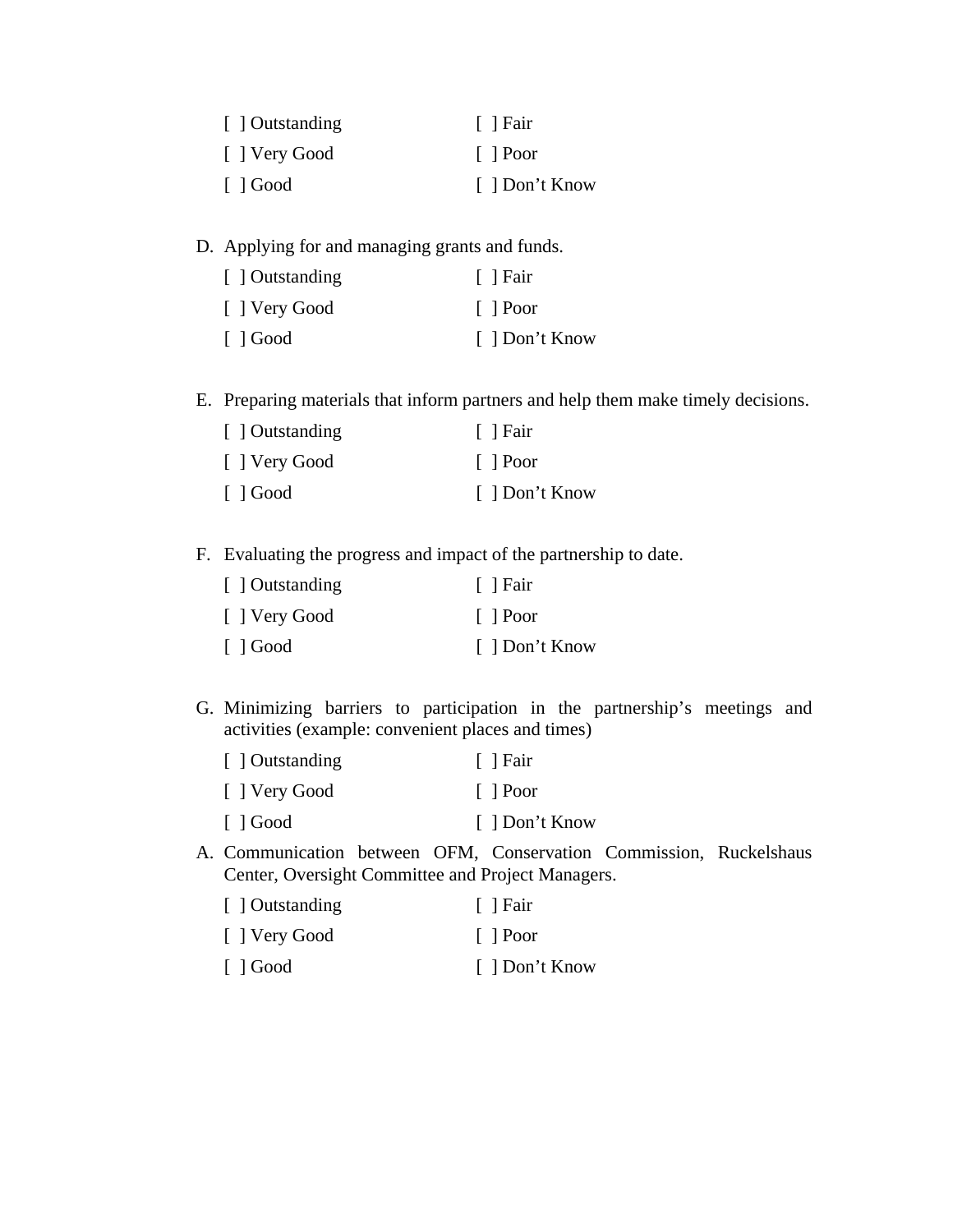**Please elaborate on Ag. Pilot management and discuss ways that may improve** 

Comments:

**communication within, and administration of the program below:** 

**4. Innovation, Impact, and Replication**: (new approaches or practices, combining tried and true practices in new ways, likelihood of replication, impact on the agricultural sector)

Please think about the future implications and applicability of each individual Agriculture Pilot Project when answering the following questions. Please answer "yes" or "no" or "Don't Know", then explain in the comment box below.

A. Is there current interest about the outcomes/applicability of the Ag. Pilot project from the larger agricultural community?

[ ] Yes [ ] No [ ] Don't Know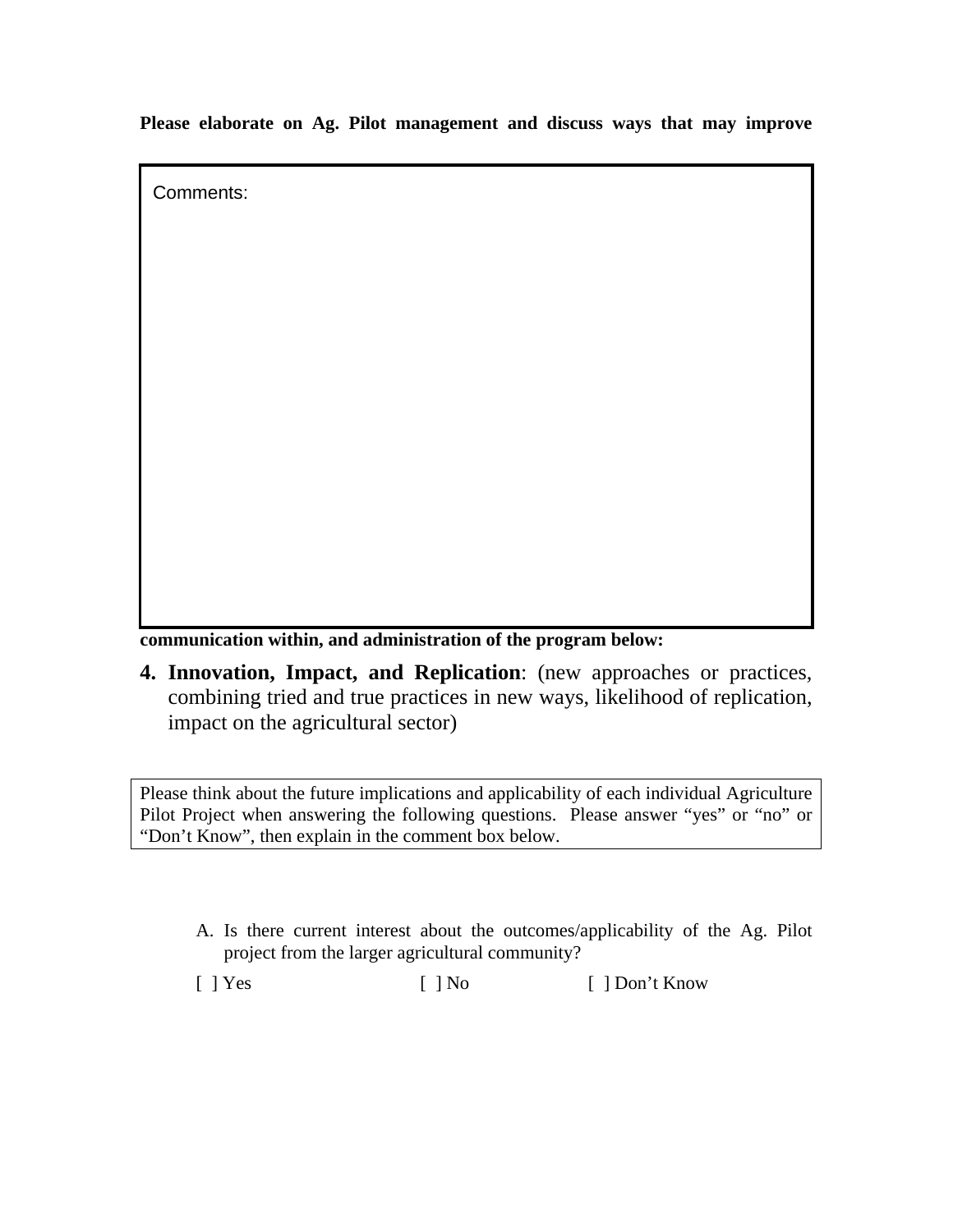B. Will implementation require new skills of the agricultural community?

| $[$ ] Yes | $[$ ] No | [ ] Don't Know |
|-----------|----------|----------------|
| Comment:  |          |                |
|           |          |                |
|           |          |                |
|           |          |                |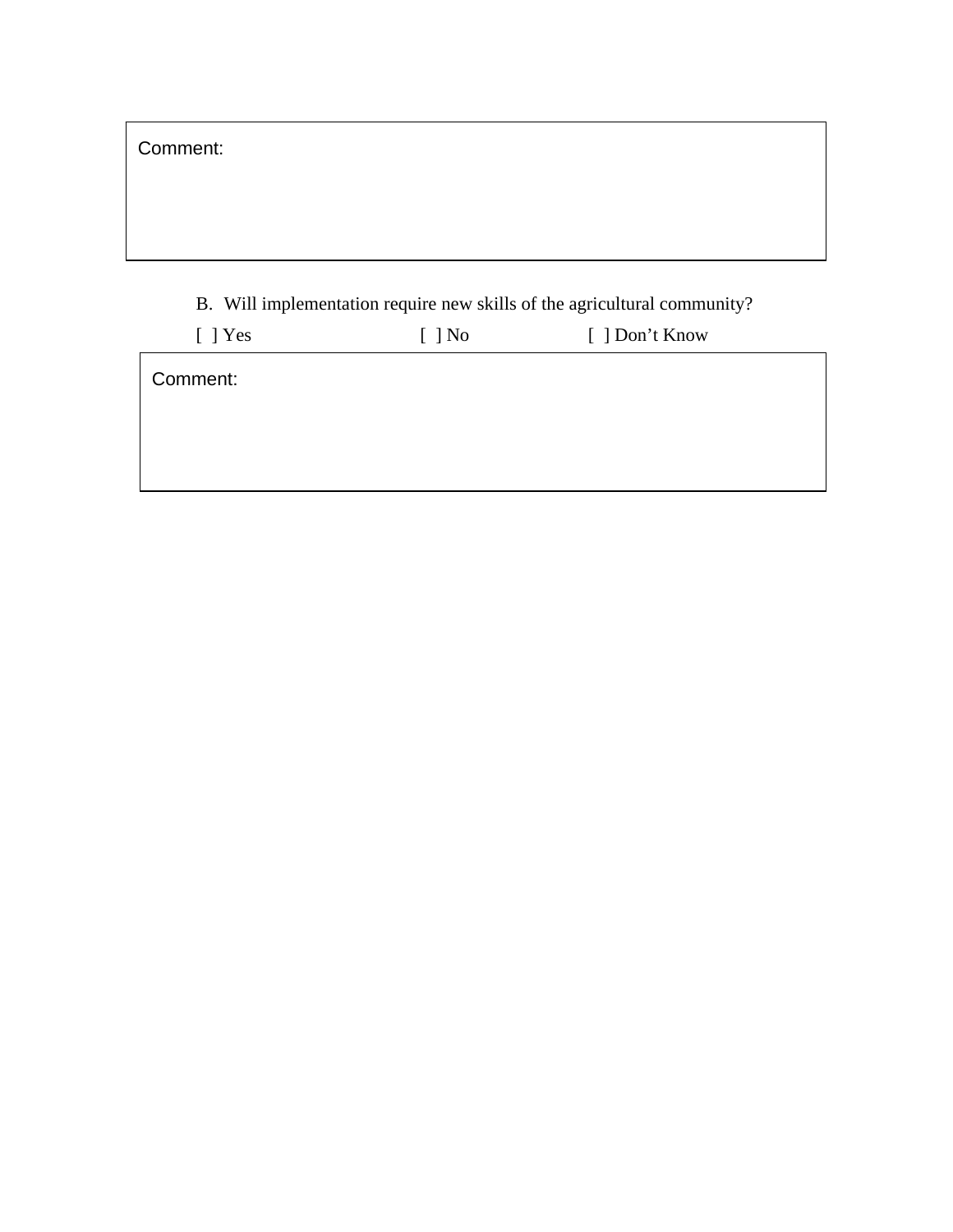**As the Agriculture Pilot Program is in the Proof of Concept phase we are very interested in any comments you would like to make on any aspect of the Agriculture Pilots Program that will help improve implementation in the future. (attach additional sheets if you wish)** 

# **Thank you very much for your participation in this important survey!**